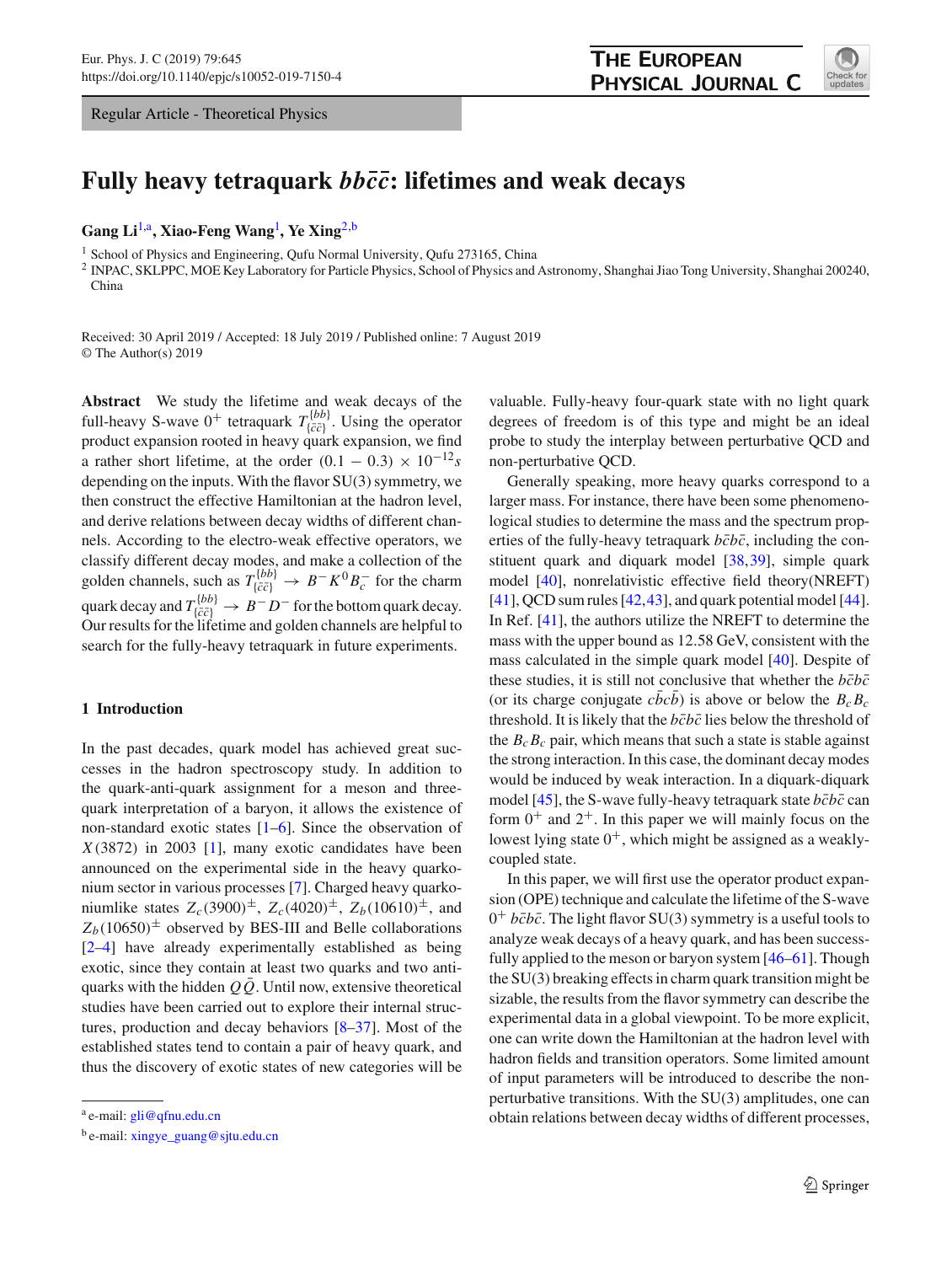which can be examined in experiment. Such an analysis is also helpful to identify the decay modes that will be mostly useful to discover the fully-heavy tetraquark state. Since the SU(3) analysis is based on the light quark flavor symmetry, thus the analytical results can work well in all states with the same  $b\bar{c}b\bar{c}$  flavor constituents but with different quantum numbers, even for those molecular states  $B_c B_c$ s. Generally, the molecular states may decay against the strong interaction than the weak interaction.

The rest of this paper is organized as follows. In Sect. [2,](#page-1-0) we give the particle multiplets under the SU(3) symmetry. Section [3](#page-1-1) is devoted to calculate the lifetime of the tetraquark state using the OPE. In Sect. [4,](#page-3-0) we discuss the weak decays of many-body final states, including mesonic two-body or three-body decays and baryonic two-body decays. In Sect. [5,](#page-9-0) we present a collection of the golden channels. Finally, we provide a short summary.

#### <span id="page-1-0"></span>**2 Particle multiplets in SU(3)**

The tetraquark with the quark constituents  $b\bar{c}b\bar{c}$  does not contain any light quark and thus is an SU(3) singlet. Recalling that diquark  $[QQ]$  or  $[qq]$  live in  $A_{color} \otimes S_{flavor} \otimes S_{spin}$ spaces, with *A* and *S* representing the symmetry and antisymmetry representation respectively, we find the allowed spin quantum numbers are  $1 \otimes 1 = 0 \oplus 2$ . In this paper, we will mainly focus on the lowest lying state with  $J^P = 0^+$ , which is abbreviated as  $T^{\{bb\}}_{\{\bar{c}\bar{c}\}}$ .

In the baryon sector, we give the  $SU(3)$  representations for baryons with different charm quantum numbers (*C*) or bottom quantum numbers (*B*) as follows. The triply heavy baryon with  $C = -3$  denoted as  $\overline{F}_{ccc}$  can form an SU(3) singlet  $\overline{\Omega}_{ccc}^{--}$ . Baryons with doubly heavy quarks(i.e.  $C = -2$ ,  $B, C = 1, B = 2$ ) are supposed to be an anti-triplet(triplet) given as

$$
(\overline{F}_{cc}^T)_i = \begin{pmatrix} \overline{\Xi}_{cc}^{-} (\bar{c} \bar{c} \bar{u}) \\ \overline{\Xi}_{cc}^{-} (\bar{c} \bar{c} \bar{d}) \\ \overline{\Xi}_{cc}^{-} (\bar{c} \bar{c} \bar{d}) \end{pmatrix}, \quad F_{bc}^i = \begin{pmatrix} \Xi_{bc}^+(bcu) \\ \Xi_{bc}^0(bcd) \\ \Omega_{bc}^0(bcs) \end{pmatrix},
$$

$$
F_{bb}^i = \begin{pmatrix} \Xi_{bb}^0(bbu) \\ \Xi_{bb}^-(bbd) \\ \Omega_{bb}^-(bbs) \end{pmatrix}.
$$
 (1)

Consistently, the singly heavy baryons with  $C = -1$  ( $B =$ 1) are expected to form a triplet(anti-triplet) and a anti-sextet(sextet) as [\[62](#page-11-11)]

$$
(\overline{F}_{c3})_{[ij]} = \begin{pmatrix} 0 & \overline{\Lambda}_c^- & \overline{\Xi}_c^- \\ -\overline{\Lambda}_c^- & 0 & \overline{\Xi}_c^0 \\ -\overline{\Xi}_c^- & -\overline{\Xi}_c^0 & 0 \end{pmatrix},
$$

$$
(\overline{F}_{\mathbf{c}\vec{\mathbf{b}}})_{\{ij\}} = \begin{pmatrix} \overline{\Sigma_c}^{-1} & \frac{1}{\sqrt{2}} \overline{\Sigma_c} & \frac{1}{\sqrt{2}} \overline{\Xi_c}^{-1} \\ \frac{1}{\sqrt{2}} \overline{\Sigma_c} & \overline{\Sigma_c}^{0} & \frac{1}{\sqrt{2}} \overline{\Xi_c}^{0} \\ \frac{1}{\sqrt{2}} \overline{\Xi_c}^{'} & \frac{1}{\sqrt{2}} \overline{\Xi_c}^{0} & \overline{\Omega_c}^{0} \end{pmatrix}
$$

$$
(F_{\mathbf{b}\vec{a}})^{[ij]} = \begin{pmatrix} 0 & \Lambda_b^0 & \Xi_b^0 \\ -\Lambda_b^0 & 0 & \Xi_b^- \\ -\Xi_b^0 - \Xi_b^- & 0 \end{pmatrix},
$$

$$
(F_{\mathbf{b}\vec{\mathbf{b}}})^{[ij]} = \begin{pmatrix} \Sigma_b^+ & \frac{1}{\sqrt{2}} \Sigma_b^0 & \frac{1}{\sqrt{2}} \Xi_b^{'0} \\ \frac{1}{\sqrt{2}} \Sigma_b^0 & \Sigma_b^- & \frac{1}{\sqrt{2}} \Xi_b^{'-} \\ \frac{1}{\sqrt{2}} \Xi_b^{'0} & \overline{\Sigma_b}^- & \frac{1}{\sqrt{2}} \Xi_b^{'-} \\ \frac{1}{\sqrt{2}} \Xi_b^{'0} & \overline{\Sigma_b}^- & \Omega_b^- \end{pmatrix}.
$$
(2)

In the meson sector, singly heavy mesons form an  $SU(3)$ triplet or anti-triplet, while the light mesons form an octet plus a flavor singlet. These multiplets can be written as

$$
M_8 = \begin{pmatrix} \frac{\pi^0}{\sqrt{2}} + \frac{\eta}{\sqrt{6}} & \pi^+ & K^+ \\ \pi^- & -\frac{\pi^0}{\sqrt{2}} + \frac{\eta}{\sqrt{6}} & K^0 \\ K^- & \bar{K}^0 & -2\frac{\eta}{\sqrt{6}} \end{pmatrix}, B_i^T = \begin{pmatrix} B^- \\ \overline{B}^0 \\ \overline{B}_s^0 \end{pmatrix},
$$
  

$$
D_i^T = \begin{pmatrix} D^0 \\ D^+ \\ D_s^+ \end{pmatrix}, \ \ \overline{D}^i = \begin{pmatrix} \overline{D}^0 \\ D^- \\ D_s^- \end{pmatrix}.
$$
 (3)

The weight diagrams of the multiplets are given in Figs. [1](#page-2-0) and [2.](#page-2-1)

#### <span id="page-1-1"></span>**3 Lifetime**

In this section we will discuss the lifetime of  $T_{\{\bar{c}\bar{c}\}}^{\{bb\{bb}}\}$  using the OPE [\[63](#page-11-12),[64\]](#page-11-13). The decay width of  $T_{\{\bar{c}\bar{c}\}}^{ \{bb\} } \rightarrow X$  are as follows:

$$
\Gamma(T_{\{\bar{c}\,l c\}}^{ \{bb)} \to X) = \frac{1}{2m_T} \sum_{X} \int \prod_{i} \left[ \frac{d^3 \overrightarrow{p}_i}{(2\pi)^3 2E_i} \right] (2\pi)^4 \delta^4
$$
\n
$$
(p_T - \sum_{i} p_i) \sum_{\lambda} |\langle X | \mathcal{H} | T_{\{\bar{c}\bar{c}\}}^{ \{bb)} \rangle|^2, \quad (4)
$$

where  $m_T$ ,  $p_T^{\mu}$ , and  $\lambda$  are the mass, four-momentum and spin of  $T^{\{bb\}}_{\{\bar{c}\bar{c}\}}$ , respectively. The electro-weak effective Hamiltonian  $\mathcal{H}_{eff}^{ew}$  is given as

$$
\mathcal{H}_{eff}^{ew} = \frac{G_F}{\sqrt{2}} \left[ \sum_{q=u,c} V_c^q (C_1 O_1^q + C_2 O_2^q) - V_p \sum_{j=3} C_j O_j \right]
$$
(5)

here, *Ci* and *Oi* are Wilson coefficients and operators. *V*s are the combinations of Cabibbo–Kobayashi–Maskawa(CKM) elements. Using the optical theorem, the total decay width of  $\Gamma(T^{\{bb\}}_{\{\bar{c}\bar{c}\}} \to X)$  can be rewritten as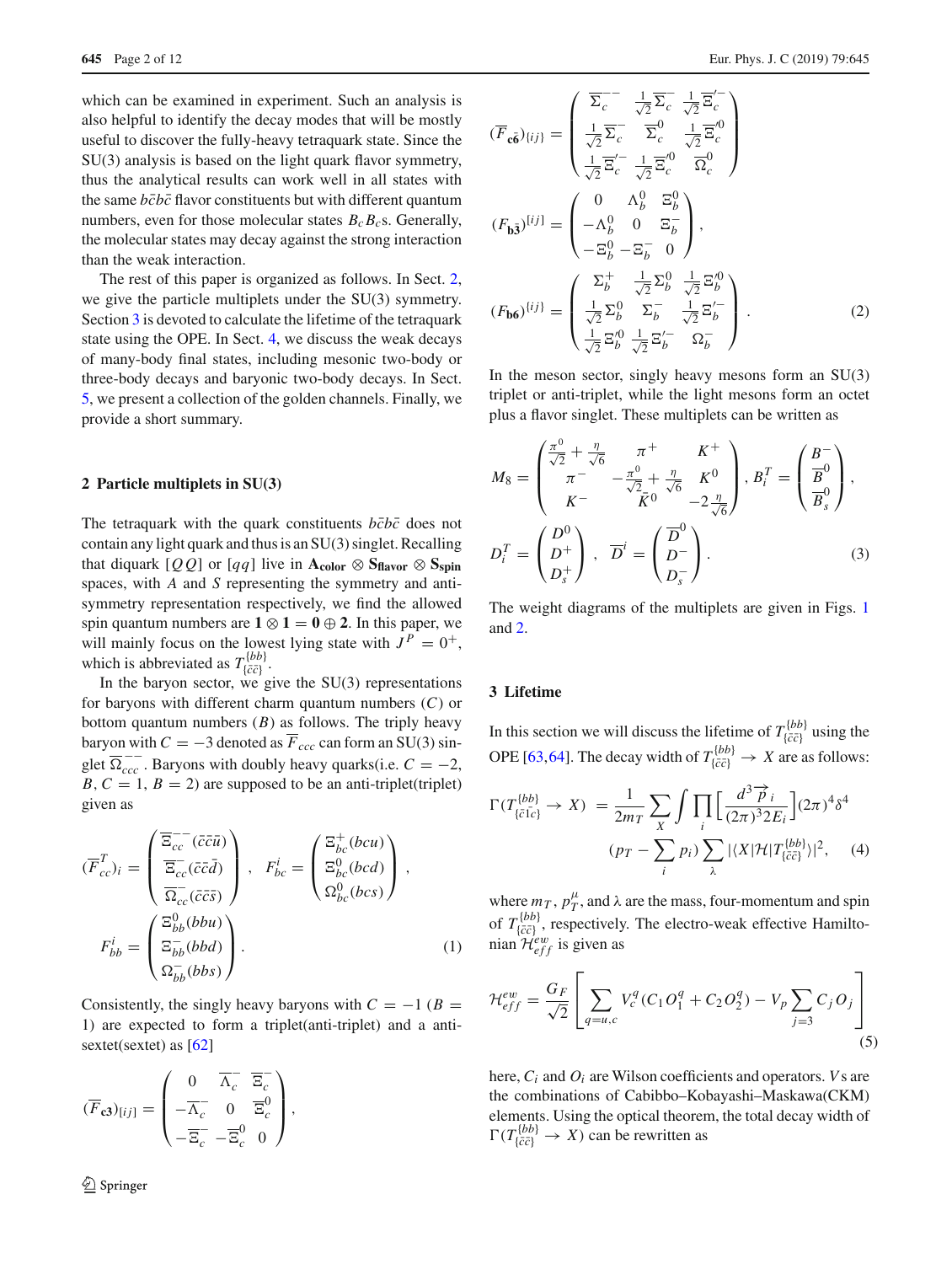

<span id="page-2-0"></span>**Fig. 1** The weight diagrams for the anti-charmed meson triplet, charmed meson anti-triplet, bottom meson triplet and light meson octet



<span id="page-2-1"></span>**Fig. 2** The weight diagrams for the doubly heavy baryon are given in **a–c**, which anti-triplet  $F_{cc}$  to be (**a**), triplet  $F_{bc}$  to be (**b**), or triplet  $F_{bb}$  to be (c). The singly anti-charm baryon multiplets are  $F_{c3}$ ,  $F_{c\bar{6}}$  shown in **d**, **e**, and the singly bottom baryon multiplets are given in **f**, **g** signed as  $F_{b\bar{3}}$ ,  $F_{b\bar{6}}$ 

$$
\Gamma(T_{\{\bar{c}\bar{c}\}}^{ \{bb)} \to X) = \frac{1}{2m_T} \sum_{\lambda} \left\langle T_{\{\bar{c}\bar{c}\}}^{ \{bb)} | T | T_{\{\bar{c}\bar{c}\}}^{ \{bb)} \right\rangle \tag{6}
$$

$$
\mathcal{T} = Im \, i \int d^4x T \{ \mathcal{H}_{eff}(x) \mathcal{H}_{eff}(0) \} \tag{7}
$$

In the heavy quark expansion (HQE), the transition operators up to dimension 6 contribute:

$$
\mathcal{T} = \sum_{Q=b,c} \frac{G_F^2 m_Q^5}{192\pi^3} |V_{CKM}|^2
$$
  
 
$$
\times \left[ c_{3,Q}(\bar{Q}Q) + \frac{c_{5,Q}}{m_Q^2} (\bar{Q}g_s \sigma_{\mu\nu} G^{\mu\nu} Q) + 2 \frac{c_{6,Q}}{m_Q^3} (\bar{Q}q)_{\Gamma} (\bar{q}Q)_{\Gamma} \right],
$$
 (8)

with  $G_F$  being the Fermi constant and  $V_{CKM}$  being the CKM mixing matrix. The coefficients  $c_{i,0}$  are the perturbative short-distance coefficients. The contribution to decay width from the lowest dimension operator is given as

$$
\Gamma(T_{\{\bar{c}\bar{c}\}}^{(bb)} \to X) = \sum_{Q=b,c} \frac{G_F^2 m_Q^5}{192\pi^3} |V_{CKM}|^2 c_{3,Q}
$$

$$
\frac{\langle T_{\{\bar{c}\bar{c}\}}^{(bb)}|\bar{Q}Q|T_{\{\bar{c}\bar{c}\}}^{(bb)}\rangle}{2m_T},
$$
(9)

where the matrix element

$$
\frac{\langle T^{\{bb\}}_{\{\bar{c}\bar{c}\}}|\bar{Q}Q|T^{\{bb\}}_{\{\bar{c}\bar{c}\}}\rangle}{2m_T} \tag{10}
$$

corresponds to the bottom and charmed number in the tetraquark state. The matrix elements of the  $\bar{b}b$  operator and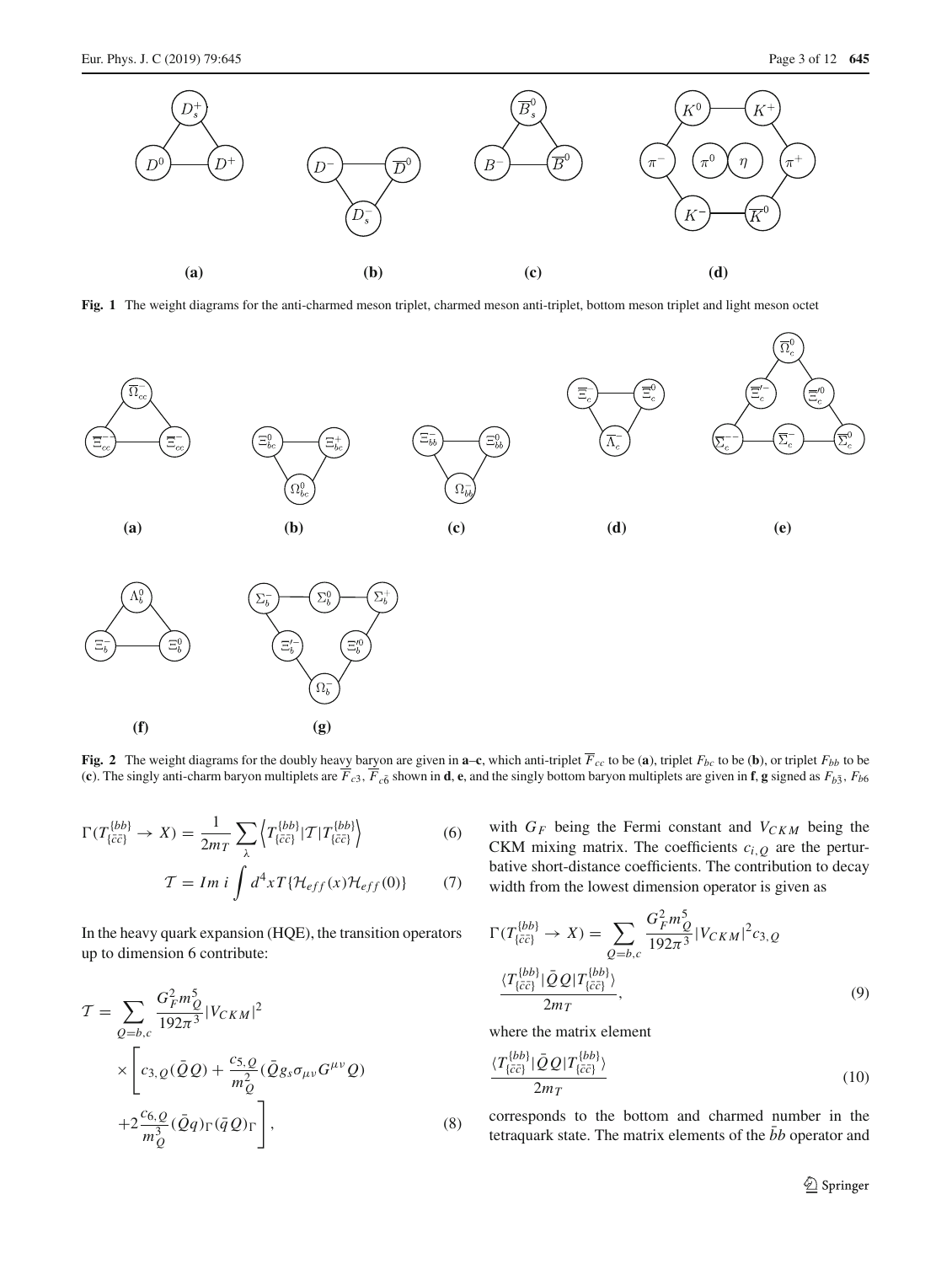the  $\bar{c}c$  operator give the bottom-quark and charm-quark number in the  $T_{\{\bar{c}\bar{c}\}}^{(bb)}$  tetraquark respectively given as

$$
\frac{\langle T^{\{bb\}}_{\{\bar{c}\bar{c}\}}|\bar{b}b|T^{\{bb\}}_{\{\bar{c}\bar{c}\}}\rangle}{2m_T} = 2 + \mathcal{O}(1/m_b),
$$
\n
$$
\frac{\langle T^{\{bb\}}_{\{\bar{c}\bar{c}\}}|\bar{c}c|T^{\{bb\}}_{\{\bar{c}\bar{c}\}}\rangle}{2m_T} = 2 + \mathcal{O}(1/m_c).
$$
\n(11)

The short distance coefficients *c*3,*Q*s have been calculated as  $c_{3,b} = 5.29 \pm 0.35$ ,  $c_{3,c} = 6.29 \pm 0.72$  at the leading order(LO) and  $c_{3,b} = 6.88 \pm 0.74$ ,  $c_{3,c} = 11.61 \pm 1.55$  at the next-to-leading order(NLO) [\[63\]](#page-11-12). Therefore we expect that the total decay width and lifetime of the  $T_{\{\bar{c}\bar{c}\}}^{ \{bb\} }$  tetraquark as

$$
\Gamma(T_{\{\bar{c}\bar{c}\}}^{(bb)} = \begin{cases} (2.44 \pm 0.23) \times 10^{-12} \text{ GeV, LO} \\ (3.97 \pm 1.50) \times 10^{-12} \text{ GeV, NLO} \end{cases}, (12)
$$

$$
\tau(T_{\{\bar{c}\bar{c}\}}^{ \{bb\}}) = \begin{cases} (0.27 \pm 0.02) \times 10^{-12} \, \text{s, LO} \\ (0.17 \pm 0.02) \times 10^{-12} \, \text{s, NLO} \end{cases}, \tag{13}
$$

where we use the heavy quark masses  $m_c = 1.4$  GeV and  $m_b = 4.8$  GeV. The lifetime of  $T_{\{\bar{c}\bar{c}\}}^{[bb]}$  is much smaller than that of  $B_c$  meson

$$
\tau(B_c^+) = 0.507 \times 10^{-12} \,\mathrm{s},\tag{14}
$$

and in particular, their ratio is about one third.

#### <span id="page-3-0"></span>**4 Weak decays**

In this section, we will discuss the possible weak decay modes of the tetraquark. Usually, the *b* and *c* quark in tetraquark state can decay weakly. For simplicity, we will classify the decays modes by the quantities of CKM matrix elements.

• For the *b*/*c* quark decays into lepton pair, semi-leptonic decay process, we consider the following groups.

$$
b \to c/u\ell^-\bar{\nu}_\ell, \quad \bar{c} \to d/\bar{s}\ell^-\bar{\nu}_\ell. \tag{15}
$$

The general electro-weak Hamiltonian for the above semi-leptonic transition can be expressed as

$$
\mathcal{H}_{eff} = \frac{G_F}{\sqrt{2}} \left[ V_{q'b}\bar{q}'\gamma^{\mu}(1-\gamma_5)b\bar{\ell}\gamma_{\mu}(1-\gamma_5)\nu_{\ell} + V_{cq}\bar{c}\gamma^{\mu}(1-\gamma_5)q\bar{\ell}\gamma_{\mu}(1-\gamma_5)\nu_{\ell} \right] + h.c.,
$$
\n(16)

with  $q' = (u, c), q = (d, s)$ , in which the operator of  $b \rightarrow u/c\ell^-\bar{\nu}_\ell$  transition forms an SU(3) flavor triplet  $H_3'$  or singlet, with  $(H_3')^1 = 1$  and  $(H_3')^{2,3} = 0$ . Furthermore, it is easy to see that the  $\bar{c} \rightarrow \bar{q} \ell^{-} \bar{\nu}$  transition forms a triplet  $H_3$ , particularly  $(H_3)_{1} = 0$ ,  $(H_3)_{2} =$  $V_{cd}$ ,  $(H_3)_3 = V_{cs}$ .

• The *c* quark non-leptonic decays are classified as

$$
\bar{c} \to \bar{s}d\bar{u}, \ \bar{c} \to \bar{u}dd/s\bar{s}, \ \bar{c} \to ds\bar{u}, \tag{17}
$$

The three kinds of decays are Cabibbo allowed, singly Cabibbo suppressed, and doubly Cabibbo suppressed respectively. Under the flavor SU(3) symmetry, the transition  $\bar{c} \rightarrow \bar{q}_1 q_2 \bar{q}_3$  can be decomposed as  $\bar{3} \otimes 3 \otimes \bar{3} =$  $\overline{3} \oplus \overline{3} \oplus \overline{6} \oplus \overline{15}$ . For the Cabibbo allowed transition  $\bar{c} \rightarrow \bar{s}d\bar{u}$ , the nonzero tensor components are given as

$$
(H_6)_{31}^2 = -(H_6)_{13}^2 = 1, \quad (H_{\overline{15}})_{31}^2 = (H_{\overline{15}})_{13}^2 = 1.
$$
\n(18)

For the singly Cabibbo suppressed transition  $\bar{c} \rightarrow \bar{u}d\bar{d}$ and  $\bar{c} \rightarrow \bar{u}s\bar{s}$ , the combination of tensor components are given as

$$
(H_6)^3_{31} = -(H_6)^3_{13} = (H_6)^2_{12} = -(H_6)^2_{21} = \sin(\theta_C),
$$
  
\n
$$
(H_{\overline{15}})^3_{31} = (H_{\overline{15}})^3_{13} = -(H_{\overline{15}})^2_{12} = -(H_{\overline{15}})^2_{21} = \sin(\theta_C).
$$
\n(19)

while for the doubly Cabibbo suppressed transition  $\bar{c} \rightarrow$  $ds\bar{u}$ , we have

$$
(H_6)_{21}^3 = -(H_6)_{12}^3 = -\sin^2 \theta_C,
$$
  
\n
$$
(H_{\overline{15}})_{21}^3 = (H_{\overline{15}})_{12}^3 = -\sin^2 \theta_C.
$$
 (20)

• The b quark non-leptonic decays are classified as:

$$
b \to c\bar{c}d/s, \ b \to c\bar{u}d/s, \ b \to u\bar{c}d/s, \ b \to q_1\bar{q}_2q_3,
$$
\n
$$
(21)
$$

here  $q_{1,2,3}$  represent the light quark $(d/s)$ .

The transition operator for the  $b \rightarrow c\bar{c}d/s$  forms an triplet, with  $(H_3)^2 = V_{cd}^*$ ,  $(H_3)^3 = V_{cs}^*$ . The operator of the transition  $b \rightarrow c\bar{u}d/s$  can form an octet **8**, whose nonzero composition followed as  $(H_8)_1^2$  =  $V_{ud}^*$ ,  $(H_8)^3$  =  $V_{us}^*$ . For the transition  $b \rightarrow u\bar{c}s$ , the operator can form an anti-symmetric  $\bar{3}$  with  $(H''_3)^{13}$  =  $-(H_3^{\prime\prime})^{31}$  =  $V_{cs}^*$  plus a symmetric **6** tensors with  $(H_6)^{13} = (H_6)^{31} = V_{cs}^*$ . It is straightforward to obtain the similar transition  $b \rightarrow u\bar{c}d$  by exchanging the index  $2 \rightarrow 3$  and the  $V_{cs} \rightarrow V_{cd}$  in previous transition.

The charmless transition  $b \rightarrow q_1 \bar{q}_2 q_3$  ( $q_i = d, s$ ) can be decomposed as  $3 \otimes \overline{3} \otimes 3 = 3 \oplus 3 \oplus \overline{6} \oplus 15$ , where the triplet  $H_3$  behave as the penguin level operator. In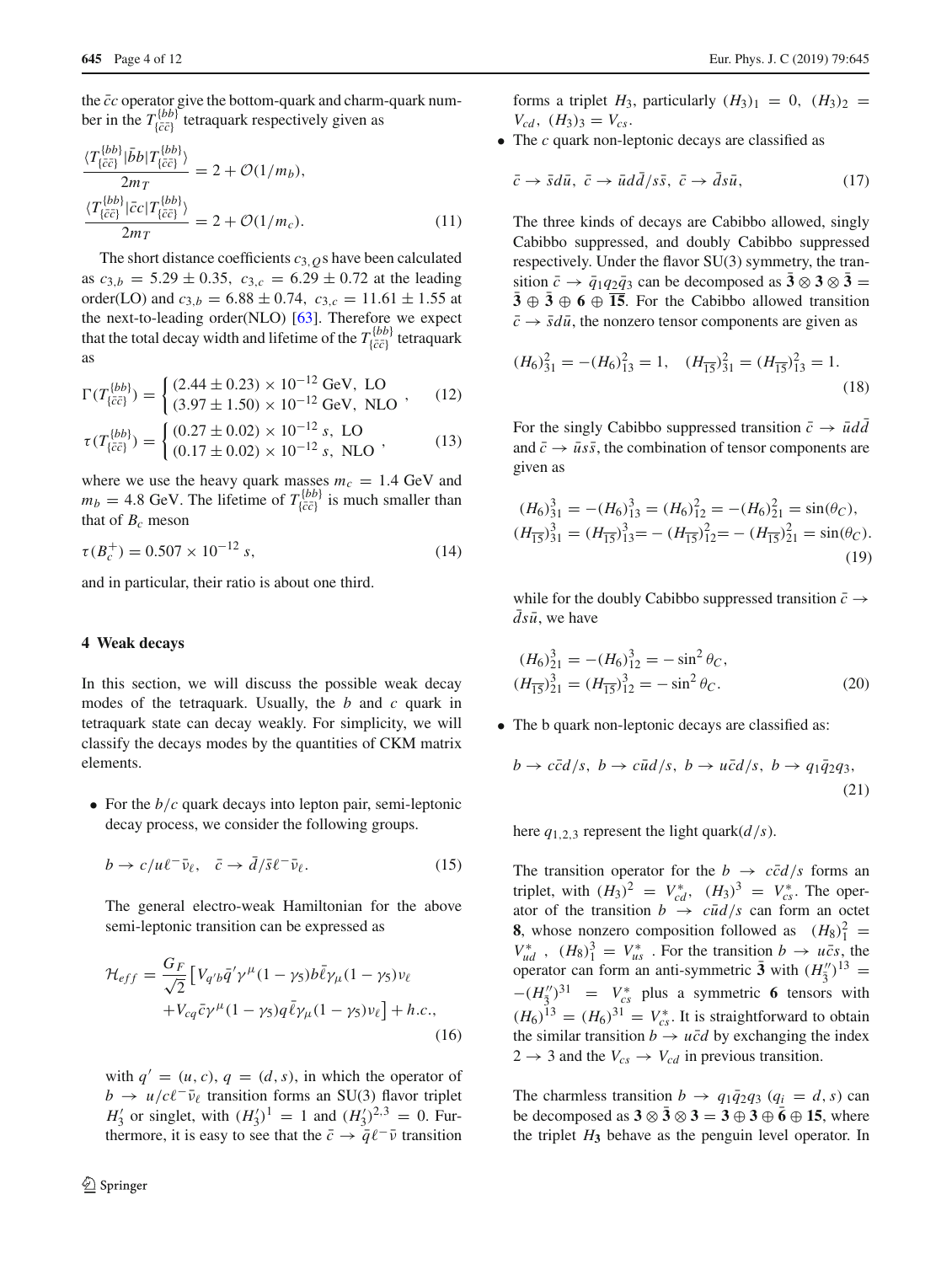

<span id="page-4-1"></span>**Fig. 3** Feynman diagrams for  $T_{[c\bar{c}]}^{(bb)}$  semi-leptonic decays within  $b/\bar{c}$  quark decay. Panel **a** represents a meson final state, while the panel **b**-d correspond with two mesons final states. In panel **a**, **b**,

the  $\Delta S = 0(b \rightarrow d)$  decays, the nonzero components of these irreducible tensors are given as

<span id="page-4-0"></span>
$$
(H_3)^2 = 1, \quad (H_6)^{12} = -(H_6)^{21}
$$
  
=  $(H_6)^{23} = -(H_6)^{32} = 1$ ,  

$$
2(H_{15})^{12} = 2(H_{15})^{21} = -3(H_{15})^{22}
$$
  
=  $-6(H_{15})^{23} = -6(H_{15})^{32} = 6.$  (22)

For the  $\Delta S = 1(b \rightarrow s)$  decays, the nonzero entries in the irreducible tensor  $H_3$ ,  $H_{\overline{6}}$ ,  $H_{15}$  can be obtained from Eq. [\(22\)](#page-4-0) with the exchange  $2 \leftrightarrow 3$ .

In the following, we will study the possible decay modes of  $T^{\{bb\}}_{\{\bar{c}\bar{c}\}}$  in order.

4.1 Semi-leptonic  $T^{\{bb\}}_{\{\bar{c}\bar{c}\}}$  decays

## 4.1.1  $b \rightarrow c/u \ell^{-} \overline{\nu}_{\ell}$  *transition*

At the hadron level, the  $b \rightarrow u$  transition can be realized by the process that  $T_{\{\bar{c}\bar{c}\}}^{ \{bb)}$  decays to a anti-charmed meson plus  $B_c$  meson and  $\ell \overline{\nu}_{\ell}$ . Following the SU(3) analysis, the Hamiltonian at the hadronic level is constructed as  $a_1 T_{\{\bar{c}\bar{c}\}}^{(bb)} (H_3')^i D_i \overline{B}_c \overline{\ell} \nu$ , with the coefficient *a*<sub>1</sub> representing the non-perturbative parameter. For completeness, we give the corresponding Feynman diagram at quark level shown in Fig. [3c](#page-4-1). It is convenient to obtain the decay amplitudes by expanding the Hamiltonian constructed above and the amplitude  $\mathcal{M}(T_{\{\bar{c}\bar{c}\}}^{\{bb}}) \rightarrow \overline{D}^0 B_c^{-} l^{-} \bar{\nu}) = a_1 V_{\text{ub}}.$ 

For the SU(3) singlet  $b \to c$  transition, the final hadrons of the many-body semileptonic decays of  $T_{\{\bar{c}\bar{c}\}}^{ \{bb\} }$  can be a  $B_c$ meson,  $B_c$  plus  $J/\psi$ , charmed meson plus bottom meson respectively. Consequently, the Hamiltonian at the hadron level is constructed as

$$
\mathcal{H}_{eff} = a_2 T_{\{\bar{c}\bar{c}\}}^{(bb)} \overline{B}_c \bar{\ell} \nu + a_3 T_{\{\bar{c}\bar{c}\}}^{(bb)} \overline{B}_c J/\psi \bar{\ell} \nu \n+ a_4 T_{\{\bar{c}\bar{c}\}}^{(bb)} D_i \overline{B}^i \bar{\ell} \nu.
$$
\n(23)

<span id="page-4-2"></span>**Table 1** Amplitudes for tetraquark  $T_{\{\bar{c}\bar{c}\}}^{\{bb}}$  decays into two mesons and three mesons for the transition *b*  $\rightarrow$  *c*<sup> $\ell$ </sup><sup> $\bar{\ell}$ </sup>

| Channel                                                                                             | Amplitude Channel |                                                                                                              | Amplitude |
|-----------------------------------------------------------------------------------------------------|-------------------|--------------------------------------------------------------------------------------------------------------|-----------|
| $T^{\{bb\}}_{\{\bar{c}\bar{c}\}}$ $\rightarrow$ $B_c l^- \bar{\nu}$ $a_2 V_{cb}$                    |                   | $T_{\{\bar{c}\bar{c}\}}^{[bb]} \rightarrow B_c J/\psi l^- \bar{\nu} \quad a_3 V_{cb}$                        |           |
| $T^{\{bb\}}_{\{\bar c \bar c\}} \to \overline{D}^0 B^- l^- \bar{\nu} \quad a_4 V_{cb}$              |                   | $T_{\{\bar{c}\bar{c}\}}^{\{bb\}} \rightarrow D^{-} \overline{B}^{0} l^{-} \overline{\nu} \quad a_{4} V_{cb}$ |           |
| $T^{\{bb\}}_{\{\bar{c}\bar{c}\}} \rightarrow D_s^- \overline{B}_s^0 l^- \bar{\nu} \quad a_4 V_{cb}$ |                   |                                                                                                              |           |

Feynman diagrams are shown in Fig. [3a](#page-4-1), b. One then obtain the amplitudes of different decay channels listed in Table [1,](#page-4-2) from which we derive that the simple relations between different decay widths as:  $\Gamma(T_{\{\bar{c}\bar{c}\}}^{b} \rightarrow \overline{D}^0 B^- l^- \bar{\nu}) =$  $\Gamma(T^{\{bb}}_{\{\bar{c}\bar{c}\}} \to D^{-} \overline{B}^{0} l^{-} \bar{\nu}) = \Gamma(T^{\{bb}}_{\{\bar{c}\bar{c}\}} \to D^{-}_{s} \overline{B}^{0}_{s} l^{-} \bar{\nu}).$ 

*4.1.2*  $\bar{c}$  →  $\bar{d}/\bar{s}$   $\ell$ <sup>−</sup> $\bar{\nu}$  *transition* 

Similarly, one can find the allowed process in hadronic level for the  $\bar{c}$  →  $\bar{d}/\bar{s}\ell^-\bar{\nu}_\ell$  transition. For the channels with the *B* meson plus  $B_c$  meson in the final state, we construct the Hamiltonian as  $c_1 T_{\{\bar{c}\bar{c}\}}^{b} (H_3)_i \overline{B}^i \overline{B}_c \overline{\ell}$ . Then the decay amplitudes are deduced as  $\mathcal{M}(T_{\{\bar{c}\bar{c}\}}^{ \{bb\} }\rightarrow \overline{B}^0 B_c^- l^-\bar{\nu})=$  $c_1 V_{\text{cd}}$ ,  $\mathcal{M}(T_{\{\bar{c}\bar{c}\}}^{ \{bb)} \rightarrow \overline{B}_{s}^{0} B_{c}^{-} l^{-} \bar{\nu}) = c_1 V_{\text{cs}}$ . For completeness, we give the corresponding Feynman diagram given in Fig. [3d](#page-4-1).

4.2  $T^{\{bb\}}_{\{\bar{c}\bar{c}\}}$ : non-leptonic multi-body decays

## $4.2.1\,b \rightarrow c\bar{c}d/s$  transition

The operators in the transition can form an triplet under the SU(3) light quark symmetry, and accordingly, we can write down the effective Hamiltonian of  $T_{\{\bar{c}\bar{c}\}}^{[bb]}$  producing two or three final states as follows:

$$
\mathcal{H}_{eff} = a_1 T_{\{\bar{c}\bar{c}\}}^{(bb)} (H_3)^i D_i \overline{B}_c,
$$
  

$$
\mathcal{H}_{eff} = a_2 T_{\{\bar{c}\bar{c}\}}^{(bb)} (H_3)^i D_i J/\psi \overline{B}_c + a_3 T_{\{\bar{c}\bar{c}\}}^{(bb)} (H_3)^i D_j M_i^j \overline{B}_c
$$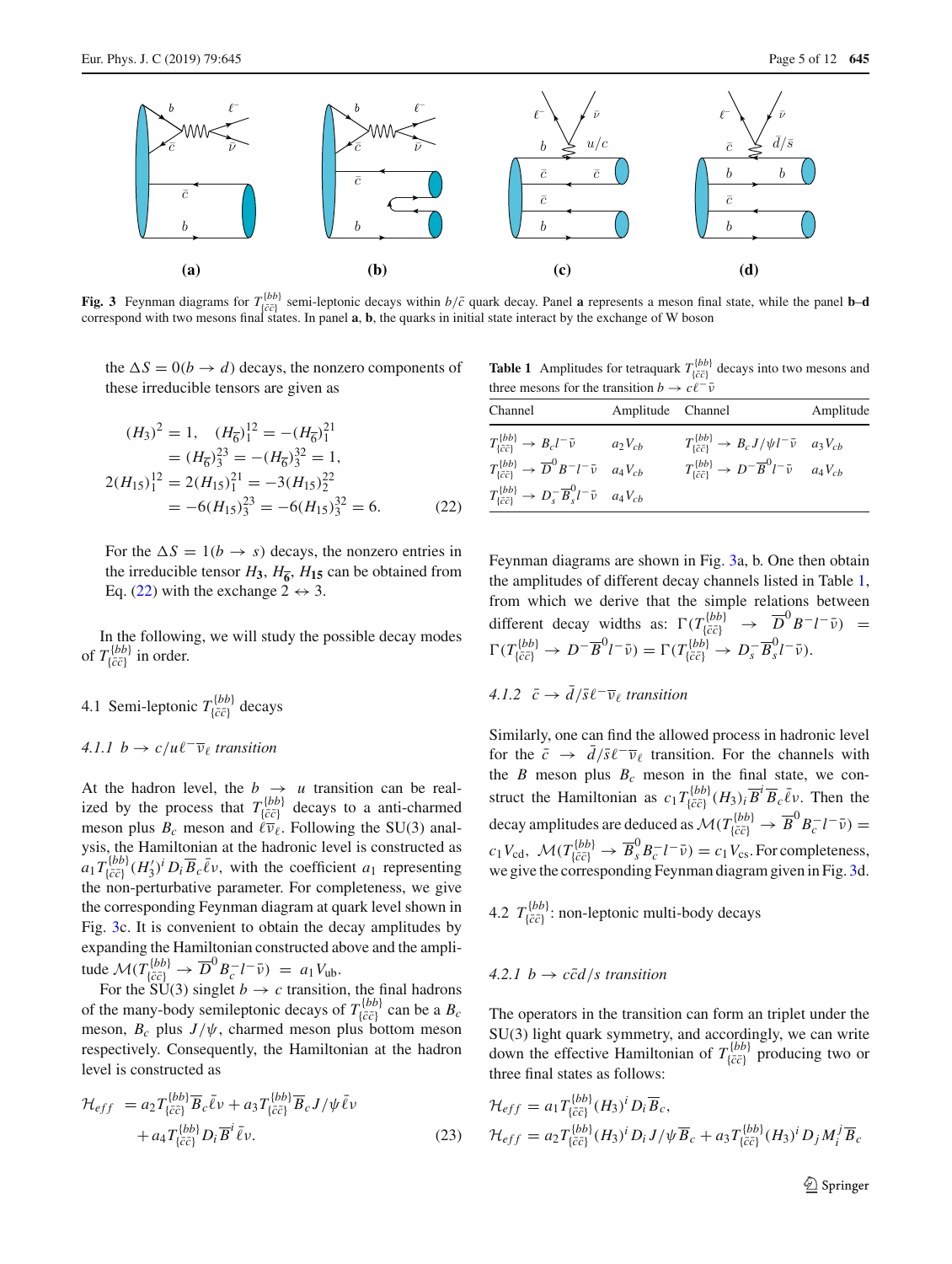

<span id="page-5-0"></span>**Fig. 4** The Feynman diagrams for  $T_{\{\bar{c}\bar{c}\}}^{b\bar{b}\bar{b}}$  non-leptonic decays within b quark decay. Panels **a**, **b** represent the two-body mesonic decays, two-body baryonic decays are shown in panels **j**, **k** and the p

(*T* {*bb*}

$$
+a_{4}T_{\{\bar{c}\bar{c}\}}^{(bb)}(H_{3})^{i} D_{i} D_{j} \overline{B}^{j},
$$
  
\n
$$
\mathcal{H}_{eff} = a_{5}T_{\{\bar{c}\bar{c}\}}^{(bb)}(H_{3})^{i} (F_{cc})^{j} (\overline{F}_{b3})_{[ij]}
$$
  
\n
$$
+a_{6}T_{\{\bar{c}\bar{c}\}}^{(bb)}(H_{3})^{i} (F_{cc})^{j} (\overline{F}_{b\bar{6}})_{\{ij\}}
$$
  
\n
$$
+a_{7}T_{\{\bar{c}\bar{c}\}}^{(bb)}(H_{3})^{i} (\overline{F}_{bc})_{i} F_{ccc}.
$$
\n(24)

The corresponding Feynman diagrams are given in Fig. [4.](#page-5-0) In particular, the diagrams in Fig. [4a](#page-5-0), b represent  $T_{\{\bar{c}\bar{c}\}}^{[bb]}$  twobody mesonic decays into anti-charmed and *Bc* mesons, and the diagrams in Fig. [4c](#page-5-0), d denote the three-body final states with anti-charmed meson plus  $B_c$  meson and a light meson. In addition, the  $a_3$  term in Hamiltonian with the final states of two anti-charmed mesons plus *B* meson and the *a*<sup>4</sup> term with the final states of a anti-charmed meson plus  $B_c$  meson and  $J/\psi$  are represented in several Feynman diagrams which given in Fig. [4e](#page-5-0), f; g–i respectively. The two-body baryonic processes induced from  $a_5$ ,  $a_6$ ,  $a_7$  terms are shown in Fig. [4j](#page-5-0), k. Expanding the Hamiltonian above, one obtains the decay amplitudes which are listed in Table [2,](#page-6-0) Table [3.](#page-6-1) Besides, the relations between the different decay widths are given as follows.

$$
\Gamma(T_{\{\bar{c}\bar{c}\}}^{[bb]} \to \overline{D}^0 B_c^- \pi^-) = 6\Gamma(T_{\{\bar{c}\bar{c}\}}^{[bb]} \to D^- B_c^- \eta)
$$
  
\n
$$
= \Gamma(T_{\{\bar{c}\bar{c}\}}^{[bb]} \to D_s^- B_c^- K^0) = 2\Gamma(T_{\{\bar{c}\bar{c}\}}^{[bb]} \to D^- B_c^- \pi^0),
$$
  
\n
$$
\Gamma(T_{\{\bar{c}\bar{c}\}}^{[bb]} \to \overline{D}^0 B_c^- K^-) = \frac{3}{2}\Gamma(T_{\{\bar{c}\bar{c}\}}^{[bb]} \to D_s^- B_c^- \eta)
$$
  
\n
$$
= \Gamma(T_{\{\bar{c}\bar{c}\}}^{[bb]} \to D^- B_c^- \overline{K}^0),
$$
  
\n
$$
\Gamma(T_{\{\bar{c}\bar{c}\}}^{[bb]} \to B^- \overline{D}^0 D^-) = \Gamma(T_{\{\bar{c}\bar{c}\}}^{[bb]} \to \overline{B}_s^0 D^- D_s^-)
$$
  
\n
$$
= \frac{1}{2}\Gamma(T_{\{\bar{c}\bar{c}\}}^{[bb]} \to \overline{B}^0 D^- D^-),
$$

$$
\Gamma(T_{\{\bar{c}\bar{c}\}}^{[bb]} \to B^- \overline{D}^0 D_s^-) = \Gamma(T_{\{\bar{c}\bar{c}\}}^{[bb]} \to \overline{B}^0 D^- D_s^-)
$$
\n
$$
= \frac{1}{2} \Gamma(T_{\{\bar{c}\bar{c}\}}^{[bb]} \to \overline{B}_s^0 D_s^- D_s^-),
$$
\n
$$
\Gamma(T_{\{\bar{c}\bar{c}\}}^{[bb]} \to \overline{\Xi_{cc}} \Sigma_b^0)
$$
\n
$$
= \frac{1}{2} \Gamma(T_{\{\bar{c}\bar{c}\}}^{[bb]} \to \overline{\Xi_{cc}} \Sigma_b^-) = \Gamma(T_{\{\bar{c}\bar{c}\}}^{[bb]} \to \overline{\Omega_{cc}} \Xi_b'^-),
$$
\n
$$
\Gamma(T_{\{\bar{c}\bar{c}\}}^{[bb]} \to \overline{\Xi_{cc}} \Xi_b^0) = \Gamma(T_{\{\bar{c}\bar{c}\}}^{[bb]} \to \overline{\Xi_{cc}} \Xi_b'^-),
$$
\n
$$
\Gamma(T_{\{\bar{c}\bar{c}\}}^{[bb]} \to \overline{\Xi_{cc}} \Xi_b^0) = \Gamma(T_{\{\bar{c}\bar{c}\}}^{[bb]} \to \overline{\Xi_{cc}} \Xi_b'^-)
$$
\n
$$
= \frac{1}{2} \Gamma(T_{\{\bar{c}\bar{c}\}}^{[bb]} \to \overline{\Omega_{cc}} \Omega_b^-),
$$
\n
$$
\Gamma(T_{\{\bar{c}\bar{c}\}}^{[bb]} \to \overline{\Xi_{cc}} \Lambda_b^0)
$$
\n
$$
= \Gamma(T_{\{\bar{c}\bar{c}\}}^{[bb]} \to \overline{\Omega_{cc}} \Xi_b^-), \Gamma(T_{\{\bar{c}\bar{c}\}}^{[bb]} \to \overline{\Xi_{cc}} \Xi_b^0)
$$
\n
$$
= \Gamma(T_{\{\bar{c}\bar{c}\}}^{[bb]} \to \overline{\Xi_{cc}} \Xi_b^-).
$$

## $4.2.2 b \rightarrow c\bar{u}d/s$  transition

The hadron-level effective Hamiltonian of two-body and three-body decays can be constructed as

$$
\mathcal{H}_{eff} = b_1 T_{\{\bar{c}\bar{c}\}}^{(bb)} (H_8)^i_j M_i^j \overline{B}_c + b_2 T_{\{\bar{c}\bar{c}\}}^{(bb)} (H_8)^i_j \overline{B}^j D_i,
$$
\n
$$
\mathcal{H}_{eff} = b_3 T_{\{\bar{c}\bar{c}\}}^{(bb)} (H_8)^i_j M_i^j J/\psi \overline{B}_c + b_4 T_{\{\bar{c}\bar{c}\}}^{(bb)} (H_8)^i_j \overline{D}^j D_i \overline{B}_c
$$
\n
$$
+ b_5 T_{\{\bar{c}\bar{c}\}}^{(bb)} (H_8)^i_j \overline{B}^j D_i J/\psi
$$
\n
$$
+ b_6 T_{\{\bar{c}\bar{c}\}}^{(bb)} (H_8)^i_j \overline{B}^j D_k M_i^k + b_7 T_{\{\bar{c}\bar{c}\}}^{(bb)} (H_8)^i_k \overline{B}^j D_j M_i^k
$$
\n
$$
+ b_8 T_{\{\bar{c}\bar{c}\}}^{(bb)} (H_8)^i_k \overline{B}^j D_i M_j^k
$$
\n
$$
+ b_9 T_{\{\bar{c}\bar{c}\}}^{(bb)} (H_8)^i_j \overline{B}^j D_i M_j^k
$$
\n
$$
+ b_9 T_{\{\bar{c}\bar{c}\}}^{(bb)} (H_8)^i_j \overline{B}_c M_i^k M_k^j,
$$
\n
$$
\mathcal{H}_{eff} = b_{10} T_{\{\bar{c}\bar{c}\}}^{(bb)} (H_8)^i_j (F_{c\bar{3}})^{[jk]} (\overline{F}_{b3})_{[ik]}
$$

<sup>2</sup> Springer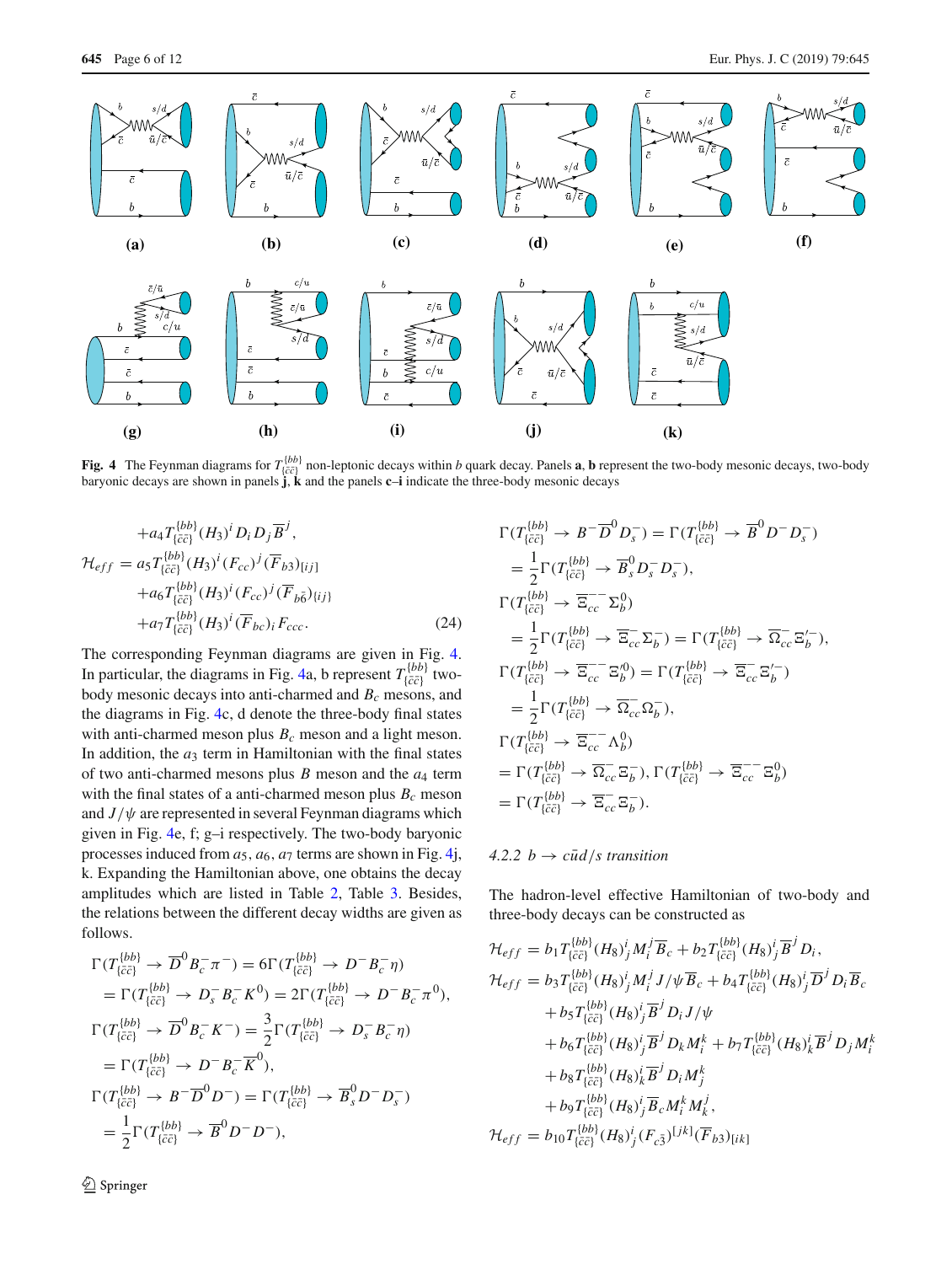<span id="page-6-0"></span>**Table 2** Tetraquark  $T_{\{\bar{c}\bar{c}\}}^{(bb)}$  decays into two and three mesons for the transition  $b \rightarrow c\bar{c}d/s$ 

| Channel                                                                  | Amplitude Channel                    |                                                                                 | Amplitude         |
|--------------------------------------------------------------------------|--------------------------------------|---------------------------------------------------------------------------------|-------------------|
| $T^{\{bb\}}_{\{\bar c\bar c\}}$ $\rightarrow$ $D^-B^-_c$                 | $a_1V_{cd}^*$                        | $T_{\{\bar{c}\bar{c}\}}^{ \{bb\} } \to D_s^- B_c^-$                             | $a_1V_{\rm cs}^*$ |
| $T^{\{bb\}}_{\{\bar c\bar c\}} \to D^- B^-_c J/\psi$                     | $a_2V_{\rm cd}^*$                    | $T_{\{\bar{c}\bar{c}\}}^{\{bb\} } \rightarrow D_s^- B_c^- J/\psi$               | $a_2V_{\rm cs}^*$ |
| $T_{\{\bar{c}\bar{c}\}}^{ \{bb\}} \rightarrow \overline{D}^0 D^- B^-$    | $a_4V_{cd}^*$                        | $T_{\{\bar{c}\bar{c}\}}^{ \{bb\} } \rightarrow \overline{D}^0 D^-_s B^-$        | $a_4V_{cs}^*$     |
| $T_{\{\bar c \bar c\}}^{ \{bb\} } \to D^- D^- \overline{B}^0$            | $2a_4V_{cd}^*$                       | $T_{\{\bar{c}\bar{c}\}}^{ \{bb\}} \rightarrow D^{-} D_{s}^{-} \overline{B}^{0}$ | $a_4V_{\rm cs}^*$ |
| $T_{\{\bar{c}\bar{c}\}}^{\{bb\}} \rightarrow D^- D_s^- \overline{B}_s^0$ | $a_4V_{cd}^*$                        | $T_{\{\bar{c}\bar{c}\}}^{\{bb\}} \rightarrow D_s^- D_s^- \overline{B}_s^0$      | $2a_4V_{cs}^*$    |
| $T^{\{bb\}}_{\{\bar c\bar c\}} \to \overline D^0 B^-_c \pi^-$            | $a_3V_{\rm cd}^*$                    | $T_{\{\bar{c}\bar{c}\}}^{ \{bb\}} \rightarrow \overline{D}^0 B_c^- K^-$         | $a_3V_{\rm cs}^*$ |
| $T_{\{\bar{c}\bar{c}\}}^{ \{bb\}} \to D^- B_c^- \pi^0$                   | $-\frac{a_3 V_{cd}^*}{\sqrt{2}}$     | $T^{\{bb\}}_{\{\bar c\bar c\}} \to D^- B^-_c \overline K^0$                     | $a_3V_{cs}^*$     |
| $T_{\{\bar{c}\bar{c}\}}^{ \{bb\} } \rightarrow D^{-} B_{c}^{-} \eta$     | $\frac{a_3 V_{cd}^*}{\sqrt{6}}$      | $T_{\{\bar{c}\bar{c}\}}^{\{bb\}} \to D_s^- B_c^- K^0$                           | $a_3V_{cd}^*$     |
| $T^{\{bb\}}_{\{\bar c\bar c\}} \to D_s^- B_c^- \eta$                     | $-\sqrt{\frac{2}{3}}a_3V_{\rm cs}^*$ |                                                                                 |                   |

<span id="page-6-1"></span>**Table 3** Tetraquark  $T_{\{\bar{c}\bar{c}\}}^{[bb]}$  decays into doubly charmed baryon plus singly bottom baryon for the transition of  $b \rightarrow c\bar{c}d/s$ 

| Channel                                                                                 | Amplitude                           | Channel                                                                                    | Amplitude                           |
|-----------------------------------------------------------------------------------------|-------------------------------------|--------------------------------------------------------------------------------------------|-------------------------------------|
| $T^{\{bb\}}_{\{\bar{c}\bar{c}\}} \rightarrow \overline{\Xi}_{cc}^{--} \Lambda_b^0$      | $-a_5V_{cd}^*$                      | $T^{\{bb\}}_{\{\bar{c}\bar{c}\}} \rightarrow \overline{\Xi}_{cc}^{--} \Xi_b^0$             | $-a_5 V_{cs}^*$                     |
| $T_{\{c\bar{c}\}}^{\{bb\}} \rightarrow \overline{\Xi}_{cc}^{-} \Xi_b^{-}$               | $-a_5 V_{cs}^*$                     | $T^{\{bb\}}_{\{\bar{c}\bar{c}\}} \rightarrow \overline{\Omega}^-_{cc} \Xi_b^-$             | $a_5V_{cd}^*$                       |
| $T^{\{bb\}}_{\{\bar{c}\bar{c}\}} \rightarrow \overline{\Xi}_{cc}^{--} \Sigma_b^0$       | $\frac{a_6 V_{\rm cd}^*}{\sqrt{2}}$ | $T^{\{bb\}}_{\{\bar{c}\bar{c}\}} \rightarrow \overline{\Xi}_{cc}^{--} \Xi_{b}^{\prime 0}$  | $\frac{a_6 V_{cs}^*}{\sqrt{2}}$     |
| $T^{\{bb\}}_{\{\bar{c}\bar{c}\}} \rightarrow \overline{\Xi}_{cc}^{-} \Sigma_{b}^{-}$    | $a_6V_{cd}^*$                       | $T^{\{bb\}}_{\{\bar{c}\bar{c}\}} \rightarrow \overline{\Xi}_{cc}^{-} \Xi_{bc}^{\prime-}$   | $\frac{a_6 V_{\rm cs}^*}{\sqrt{2}}$ |
| $T^{\{bb\}}_{\{\bar{c}\bar{c}\}} \rightarrow \overline{\Omega}^-_{cc} \Xi_b^{\prime -}$ | $\frac{a_6 V_{\rm cd}^*}{\sqrt{2}}$ | $T^{\{bb\}}_{\{\bar{c}\bar{c}\}} \rightarrow \overline{\Omega}_{cc}^{-} \Omega_{b}^{-}$    | $a_6V_{cs}^*$                       |
| $T^{\{bb\}}_{\{\bar{c}\bar{c}\}} \rightarrow \Xi_{bc}^{0} \overline{\Omega}_{ccc}^{--}$ | $a_7V_{cd}^*$                       | $T_{\{\bar{c}\bar{c}\}}^{\{bb\}} \rightarrow \Omega_{bc}^{0} \overline{\Omega}_{ccc}^{--}$ | $a_7V_{cs}^*$                       |
|                                                                                         |                                     |                                                                                            |                                     |

$$
+ b_{11} T_{\{\bar{c}\bar{c}\}}^{[bb]} (H_8)^i_j (F_{c\bar{3}})^{[jk]} (\overline{F}_{b\bar{6}})_{\{ik\}} + b_{12} T_{\{\bar{c}\bar{c}\}}^{[bb]} (H_8)^i_j (F_{c6})^{[jk]} (\overline{F}_{b3})_{[ik]} + b_{13} T_{\{\bar{c}\bar{c}\}}^{[bb]} (H_8)^i_j (F_{c6})^{[jk]} (\overline{F}_{b\bar{6}})_{\{ik\}} + b_{14} T_{\{\bar{c}\bar{c}\}}^{[bb]} (H_8)^i_j (F_{cc})^j (\overline{F}_{bc})_i.
$$
\n(25)

At the topological level, the relevant Feynman diagrams are shown in Fig. [4.](#page-5-0) One derives the decay amplitudes given in Tables [4](#page-7-0) and [5,](#page-7-1) respectively. Accordingly, we obtain the relations between different decay widths as follows:

$$
\Gamma(T_{\{\bar{c}\bar{c}\}}^{ \{bb)} \to B_c^- \pi^0 K^-) = 3\Gamma(T_{\{\bar{c}\bar{c}\}}^{ \{bb)} \to B_c^- K^- \eta)
$$
\n
$$
= \frac{1}{2}\Gamma(T_{\{\bar{c}\bar{c}\}}^{ \{bb)} \to B_c^- \pi^- \overline{K}^0),
$$
\n
$$
\Gamma(T_{\{\bar{c}\bar{c}\}}^{ \{bb)} \to B_c^- K^0 K^-) = \frac{3}{2}\Gamma(T_{\{\bar{c}\bar{c}\}}^{ \{bb)} \to B_c^- \pi^- \eta), \Gamma(T_{\{\bar{c}\bar{c}\}}^{ \{bb)} \to B^- D_s^- \pi^0)
$$
\n
$$
= \frac{1}{2}\Gamma(T_{\{\bar{c}\bar{c}\}}^{ \{bb)} \to \overline{B}^0 D_s^- \pi^-),
$$
\n
$$
\Gamma(T_{\{\bar{c}\bar{c}\}}^{ \{bb)} \to \overline{\Sigma}_c^- \Sigma_b^0) = \Gamma(T_{\{\bar{c}\bar{c}\}}^{ \{bb)} \to \overline{\Sigma}_c^- \Sigma_b^-)
$$

$$
=2\Gamma(T_{\{\bar{c}\bar{c}\}}^{[bb)} \to \overline{\Xi}_c^{\prime-} \overline{\Xi}_b^{\prime-}),
$$
  
\n
$$
\Gamma(T_{\{\bar{c}\bar{c}\}}^{[bb]} \to \overline{\Sigma}_c^{-} \overline{\Xi}_b^{\prime 0}) = 2\Gamma(T_{\{\bar{c}\bar{c}\}}^{[bb]} \to \overline{\Sigma}_c^{-} \overline{\Xi}_b^{\prime -})
$$
  
\n
$$
= \Gamma(T_{\{\bar{c}\bar{c}\}}^{[bb]} \to \overline{\Xi}_c^{\prime-} \Omega_b^{-}),
$$
  
\n
$$
\Gamma(T_{\{\bar{c}\bar{c}\}}^{[bb]} \to \overline{\Lambda}_c^{-} \Sigma_b^{-}) = 2\Gamma(T_{\{\bar{c}\bar{c}\}}^{[bb]} \to \overline{\Xi}_c^{-} \overline{\Xi}_b^{\prime -}),
$$
  
\n
$$
\Gamma(T_{\{\bar{c}\bar{c}\}}^{[bb]} \to \overline{\Lambda}_c^{-} \overline{\Xi}_b^{\prime -})
$$
  
\n
$$
= \frac{1}{2}\Gamma(T_{\{\bar{c}\bar{c}\}}^{[bb]} \to \overline{\Xi}_c^{-} \Omega_b^{-}),
$$
  
\n
$$
\Gamma(T_{\{\bar{c}\bar{c}\}}^{[bb]} \to \overline{\Sigma}_c^{-} \Lambda_b^0) = 2\Gamma(T_{\{\bar{c}\bar{c}\}}^{[bb]} \to \overline{\Xi}_c^{\prime -} \overline{\Xi}_b^{-}),
$$
  
\n
$$
\Gamma(T_{\{\bar{c}\bar{c}\}}^{[bb]} \to \overline{\Sigma}_c^{-} \overline{\Xi}_b^0)
$$
  
\n
$$
= 2\Gamma(T_{\{\bar{c}\bar{c}\}}^{[bb]} \to \overline{\Sigma}_c^{-} \overline{\Xi}_b^{-}).
$$

## $4.2.3$  *b*  $\rightarrow$  *u* $\bar{c}d/s$  *transition*

The effective Hamiltonian at the hadron level for  $T_{\{\bar{c}\bar{c}\}}^{(bb)}$  producing three mesons or two baryons are constructed as

$$
\mathcal{H}_{eff} = c_1 T_{\{\bar{c}\bar{c}\}}^{ \{bb\} } (H_6)^{\{ij\}} D_i D_j \overline{B}_c, \n\mathcal{H}_{eff} = c_2 T_{\{\bar{c}\bar{c}\}}^{ \{bb\} } (H_3)^{\{ij\}} (\overline{F}_{b3})_{[ij]} F_{ccc} \n+ c_3 T_{\{\bar{c}\bar{c}\}}^{ \{bb\} } (H_6)^{\{ij\}} (\overline{F}_{b\bar{b}})_{\{ij\}} F_{ccc}.
$$
\n(26)

It should be noticed that the operator  $H_3$  in mesonic process vanishs as the two antisymmetry superscripts contract with the two symmetry anti-charmed fields. Though the Hamiltonian for the mesonic process follows only  $c_1$  term, the corresponding Feynman diagrams can be allowed with different topologies given in Fig. [4g](#page-5-0)–i. One then proceed to obtain the decay amplitudes  $\mathcal{M}(T_{\{\bar{c}\bar{c}\}}^{ \{bb\}}) \rightarrow \overline{D}^0 D^- B^-_c) = 2c_1 V_{\text{cd}}^*$  $\mathcal{M}(T_{\{\bar{c}\bar{c}\}}^{\{bbb\}} \rightarrow \overline{D}^0 D^-_s B^-_c) = 2c_1 V^*_{\text{cs}}$  for the mesonic processes and  $\mathcal{M}(T_{\{\bar{c}\bar{c}\}}^{[bb]} \rightarrow \Lambda_b^0 \overline{\Omega_{ccc}}^{-1}) = 2c_2 V_{cd}^*$ ,  $\mathcal{M}(T_{\{\bar{c}\bar{c}\}}^{[bb]} \rightarrow$  $\Xi_{b}^{0}\overline{\Omega_{ccc}^{-}}$  = 2*c*<sub>2</sub>*V*<sub>cs</sub>, *M*(*T*<sub>[ $\bar{c}\bar{c}$ ]</sub>  $\to \Sigma_{b}^{0}\overline{\Omega_{ccc}^{-}}$  =  $\sqrt{2}c_3V_{cd}^{*}$ ,  $M(T_{\{\bar{c}\bar{c}\}}^{\{bbb\}}) \rightarrow \Xi_b^{0}\overline{\Omega}_{ccc}^{-}$  = √2*c*<sub>3</sub>*V*<sub>cs</sub> for the baryonic processes, from which we derive the equation as

$$
\frac{\Gamma(T_{\{\bar{c}\bar{c}\}}^{ \{bb)}}{\Gamma(T_{\{\bar{c}\bar{c}\}}^{ \{bb)}} \to \overline{D}^0 D^- B^-_c)} = \frac{\Gamma(T_{\{\bar{c}\bar{c}\}}^{ \{bb)}}{\Gamma(T_{\{\bar{c}\bar{c}\}}^{ \{bb)}} \to \Lambda_b^0 \overline{\Omega}_{ccc}^{-} )} }{\Gamma(T_{\{\bar{c}\bar{c}\}}^{ \{bb)}} = \frac{\Gamma(T_{\{\bar{c}\bar{c}\}}^{ \{bb)}} + \Lambda_b^0 \overline{\Omega}_{ccc}^{-} }{\Gamma(T_{\{\bar{c}\bar{c}\}}^{ \{bb)}} \to \Xi_b^0 \overline{\Omega}_{ccc}^{-} } )} = \frac{\Gamma(T_{\{\bar{c}\bar{c}\}}^{ \{bb)}} + \Xi_b^0 \overline{\Omega}_{ccc}^{-} }{\Gamma(T_{\{\bar{c}\bar{c}\}}^{ \{bb)}} \to \Xi_b^0 \overline{\Omega}_{ccc}^{-} } )} = \frac{|V_{cd}|^2}{|V_{cs}|^2}.
$$

## $4.2.4\, b \rightarrow q_1 \bar{q}_2 q_3$  *charmless transition*

At the hadron level, the effective Hamiltonian for  $T_{\{\bar{c}\bar{c}\}}^{[bb]}$ decaying into mesons or baryons is constructed as follows,

$$
\mathcal{H}_{eff} = d_1 T_{\{\bar{c}\bar{c}\}}^{(bb)}(H_3)^i \overline{B}^j D_i D_j + d_2 T_{\{\bar{c}\bar{c}\}}^{(bb)}(H_{15})_k^{(ij)} \overline{B}^k D_i D_j,
$$
  

$$
\mathcal{H}_{eff} = d_3 T_{\{\bar{c}\bar{c}\}}^{(bb)}(H_3)^i M_i^j D_j \overline{B}_c + d_4 T_{\{\bar{c}\bar{c}\}}^{(bb)}(H_6)^{[ij]} M_i^k D_j \overline{B}_c
$$

<sup>2</sup> Springer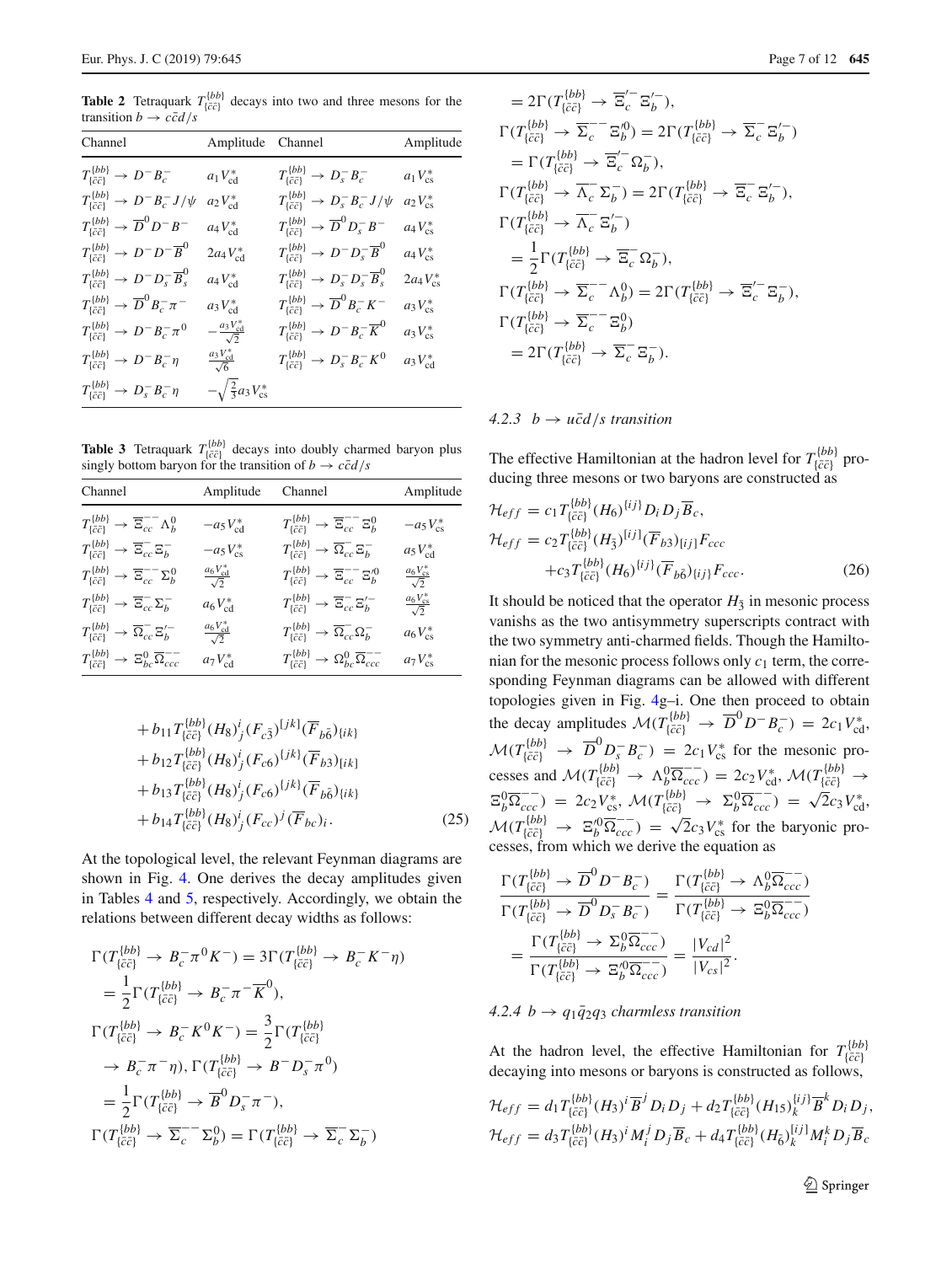<span id="page-7-0"></span>**Table 4** Tetraquark  $T^{\{bb\}}_{\{\bar{c}\bar{c}\}}$  decays into two mesons and three mesons for the transition  $b \rightarrow c \bar{u} d / s$ 

| Channel                                                                     | Amplitude                               | Channel                                                                           | Amplitude                                    |
|-----------------------------------------------------------------------------|-----------------------------------------|-----------------------------------------------------------------------------------|----------------------------------------------|
| $T_{\{\bar{c}\bar{c}\}}^{ \{bb\}} \rightarrow \pi^- B_c^-$                  | $b_1V_{ud}^*$                           | $T_{\{\bar{c}\bar{c}1}}^{\{bb\}} \rightarrow K^-B^-_{c}$                          | $b_1V_{\text{us}}^*$                         |
| $T_{\{\bar{c}\bar{c}\}}^{ \{bb\}} \rightarrow B^- D^-$                      | $b_2V_{ud}^*$                           | $T_{\{\bar{c}\bar{c}\}}^{ \{bb\}} \rightarrow B^- D_s^-$                          | $b_2V_{\text{us}}^*$                         |
| $T^{\{bb\}}_{\{\bar c\bar c\}} \rightarrow \pi^- J/\psi B^-_c$              | $b_3V_{ud}^*$                           | $T^{\{bb\}}_{\{\bar{c}\bar{c}\}} \rightarrow K^- J/\psi B_c^-$                    | $b_3V_{\text{us}}^*$                         |
| $T_{\{\bar{c}\bar{c}\}}^{ \{bb\} } \to D^0 D^- B^-_c$                       | $b_4 V_{ud}^*$                          | $T_{\{\bar{c}\bar{c}\}}^{ \{bb\}} \to D^0 D_s^- B_c^-$                            | $b_4 V_{\text{us}}^*$                        |
| $T_{\{\bar{c}\bar{c}\}}^{ \{bb\}} \rightarrow B^- D^- J/\psi$               | $b_5V_{ud}^*$                           | $T_{\{\bar{c}\bar{c}\}}^{ \{bb\}} \rightarrow B^- D^-_s J/\psi$                   | $b_5V_{\text{us}}^*$                         |
| $T_{\{\bar{c}\bar{c}\}}^{ \{bb\}} \rightarrow B^- \overline{D}^0 \pi^-$     | $(b_6 + b_7) V_{ud}^*$                  | $T_{\{\bar{c}\bar{c}\}}^{ \{bb\}} \rightarrow B^- \overline{D}^0 K^-$             | $(b_6 + b_7) V_{\text{us}}^*$                |
| $T_{\{\bar{c}\bar{c}\}}^{ \{bb\}} \to B^- D^- \pi^0$                        | $\frac{(b_8-b_6)V_{ud}^*}{\sqrt{2}}$    | $T_{\{\bar{c}\bar{c}\}}^{ \{bb\}} \rightarrow B^- D^- \overline{K}^0$             | $b_6 V_{\text{us}}^*$                        |
| $T_{\{\bar{c}\bar{c}\}}^{ \{bb\}} \rightarrow B^- D^- \eta$                 | $\frac{(b_6+b_8)V_{ud}^*}{\sqrt{6}}$    | $T_{\{5,7\}}^{ \{bb\}} \to B^- D_s^- \pi^0$                                       | $rac{b_8 V_{\text{us}}^*}{\sqrt{2}}$         |
| $T_{\{\bar{c}\bar{c}\}}^{ \{bb\} } \rightarrow B^{-} D_{s}^{-} K^{0}$       | $b_6 V_{ud}^*$                          | $T_{\{\bar{c}\bar{c}\}}^{ \{bb\}} \rightarrow B^- D^-_s \eta$                     | $\frac{(b_8-2b_6)V_{\text{us}}^*}{\sqrt{6}}$ |
| $T_{\{\bar{c}\bar{c}\}}^{ \{bb\}} \rightarrow \overline{B}^0 D^- \pi^-$     | $(b_7 + b_8) V_{ud}^*$                  | $T_{\bar{i}\bar{c}\bar{c}1}^{\{bb\}} \rightarrow \overline{B}^0 D^- K^-$          | $b_7V_{\text{us}}^*$                         |
| $T_{\{\bar{c}\bar{c}\}}^{ \{bb\}} \rightarrow \overline{B}^0 D_s^- \pi^-$   | $b_8 V_{\text{us}}^*$                   | $T_{\{\bar{c}\bar{c}\}}^{ \{bb\}} \rightarrow \overline{B}_s^0 D^- K^-$           | $b_8V_{ud}^*$                                |
| $T_{\{\bar{c}\bar{c}\}}^{ \{bb\}} \rightarrow \overline{B}_s^0 D_s^- \pi^-$ | $b_7V_{ud}^*$                           | $T_{\{\bar{c}\bar{c}\}}^{ \{bb\}} \rightarrow \overline{B}_s^0 D_s^- K^-$         | $(b_7 + b_8) V_{\text{us}}^*$                |
| $T_{\{\bar{c}\bar{c}\}}^{ \{bb\}} \to \pi^0 K^- B_c^-$                      | $rac{b_9 V_{\text{us}}^*}{\sqrt{2}}$    | $T_{\{\bar{c}\bar{c}\}}^{ \{bb\}} \rightarrow \pi^{-} \overline{K}^{0} B_{c}^{-}$ | $b_9V_{\text{us}}^*$                         |
| $T_{\{\bar{c}\bar{c}\}}^{ \{bb\}} \rightarrow \pi^- \eta B_c^-$             | $\sqrt{\frac{2}{3}}b_9V_{ud}^*$         | $T_{\{c\bar{c}\}}^{\{bb\}} \to K^0 K^- B_c^-$                                     | $b_9V_{ud}^*$                                |
| $T_{\bar{c}\bar{c}1}^{\{bb\}} \rightarrow K^- \eta B_c^-$                   | $-\frac{b_9 V_{\text{us}}^*}{\sqrt{6}}$ |                                                                                   |                                              |



<span id="page-7-2"></span>**Fig. 5** The Feynman diagrams for  $T^{(bb)}_{(\tilde{c}^c)}$  non-leptonic decays within  $\tilde{c}$  quark decay. The lowest allowed many-body charmed decays are three-body mesonic decays shown in panels **a**-c and two-body baryonic de

<span id="page-7-1"></span>**Table 5** Tetraquark  $T_{\{\bar{c}\bar{c}\}}^{\{bb}}$  decays into singly charmed baryon plus singly bottom baryon for the transition  $b \rightarrow c\bar{u}d/s$ 

| Channel                                                                                    | Amplitude                          | Channel                                                                                 | Amplitude                              |
|--------------------------------------------------------------------------------------------|------------------------------------|-----------------------------------------------------------------------------------------|----------------------------------------|
| $T^{\{bb\}}_{\{\bar{c}\bar{c}\}} \rightarrow \overline{\Lambda}_c^- \Xi_b^-$               | $-b_{10}V_{\rm us}^*$              | $T^{\{bb\}}_{\{\bar{c}\bar{c}\}} \rightarrow \overline{\Xi}_c^- \Xi_b^-$                | $b_{10}V_{ud}^*$                       |
| $T_{\{\bar{c}\bar{c}\}}^{ \{bb\}} \rightarrow \overline{\Lambda}_c^- \Sigma_b^-$           | $b_{11}V_{ud}^*$                   | $T^{\{bb\}}_{\{\bar{c}\bar{c}\}} \rightarrow \overline{\Lambda}_c^- \Xi_b'^-$           | $rac{b_{11}V_{\text{us}}^*}{\sqrt{2}}$ |
| $T_{\{\bar{c}\bar{c}\}}^{ \{bb\}} \rightarrow \overline{\Xi}_c^- \Xi_b^{\prime -}$         | $rac{b_{11}V_{ud}^*}{\sqrt{2}}$    | $T^{\{bb\}}_{\{\bar{c}\bar{c}\}} \rightarrow \overline{\Xi}_c^- \Omega_b^-$             | $b_{11}V_{us}^*$                       |
| $T^{\{bb\}}_{\{\bar{c}\bar{c}\}} \rightarrow \overline{\Sigma}_c^{--} \Lambda_b^0$         | $-b_{12}V_{ud}^*$                  | $T_{\{\bar{c}\bar{c}\}}^{\{bb\}} \rightarrow \overline{\Sigma}_c^{--} \Xi_b^0$          | $-b_{12}V_{\text{us}}^*$               |
| $T_{\{\bar{c}\bar{c}\}}^{\{bb\}} \rightarrow \overline{\Sigma}_c^- \Xi_b^-$                | $-\frac{b_{12}V_{us}^*}{\sqrt{2}}$ | $T^{\{bb\}}_{\{\bar{c}\bar{c}\}} \rightarrow \overline{\Xi}'_{c}^{-} \Xi_{b}^{-}$       | $rac{b_{12}V_{ud}^*}{\sqrt{2}}$        |
| $T_{\{\bar{c}\bar{c}\}}^{ \{bb\}} \rightarrow \overline{\Sigma}_c^{--} \Sigma_b^0$         | $rac{b_{13}V_{ud}^*}{\sqrt{2}}$    | $T^{\{bb\}}_{\{\bar{c}\bar{c}\}} \rightarrow \overline{\Sigma}_c^{--} \Xi_b^{\prime 0}$ | $rac{b_{13}V_{us}^*}{\sqrt{2}}$        |
| $T_{\{\bar{c}\bar{c}\}}^{ \{bb\}} \rightarrow \overline{\Sigma}_c^- \Sigma_h^-$            | $rac{b_{13}V_{ud}^*}{\sqrt{2}}$    | $T^{\{bb\}}_{\{\bar{c}\bar{c}\}} \rightarrow \overline{\Sigma}_c^- \Xi_b'^-$            | $\frac{1}{2}b_{13}V_{us}^*$            |
| $T^{\{bb\}}_{\{\bar{c}\bar{c}\}} \rightarrow \overline{\Xi}_c^{\prime-} {\Xi}_b^{\prime-}$ | $\frac{1}{2}b_{13}V_{ud}^*$        | $T^{\{bb\}}_{\{\bar{c}\bar{c}\}} \rightarrow \overline{\Xi}'_c \Omega_b^-$              | $rac{b_{13}V_{\text{us}}^*}{\sqrt{2}}$ |
| $T_{\{\bar{c}\bar{c}\}}^{ \{bb\}} \rightarrow \overline{\Xi}_{cc}^{--} \Xi_{bc}^{0}$       | $b_{14}V_{ud}^*$                   | $T_{\{\bar{c}\bar{c}\}}^{\{bb\}} \rightarrow \overline{\Xi}_{cc}^{--} \Omega_{bc}^0$    | $b_{14}V_{\text{us}}^*$                |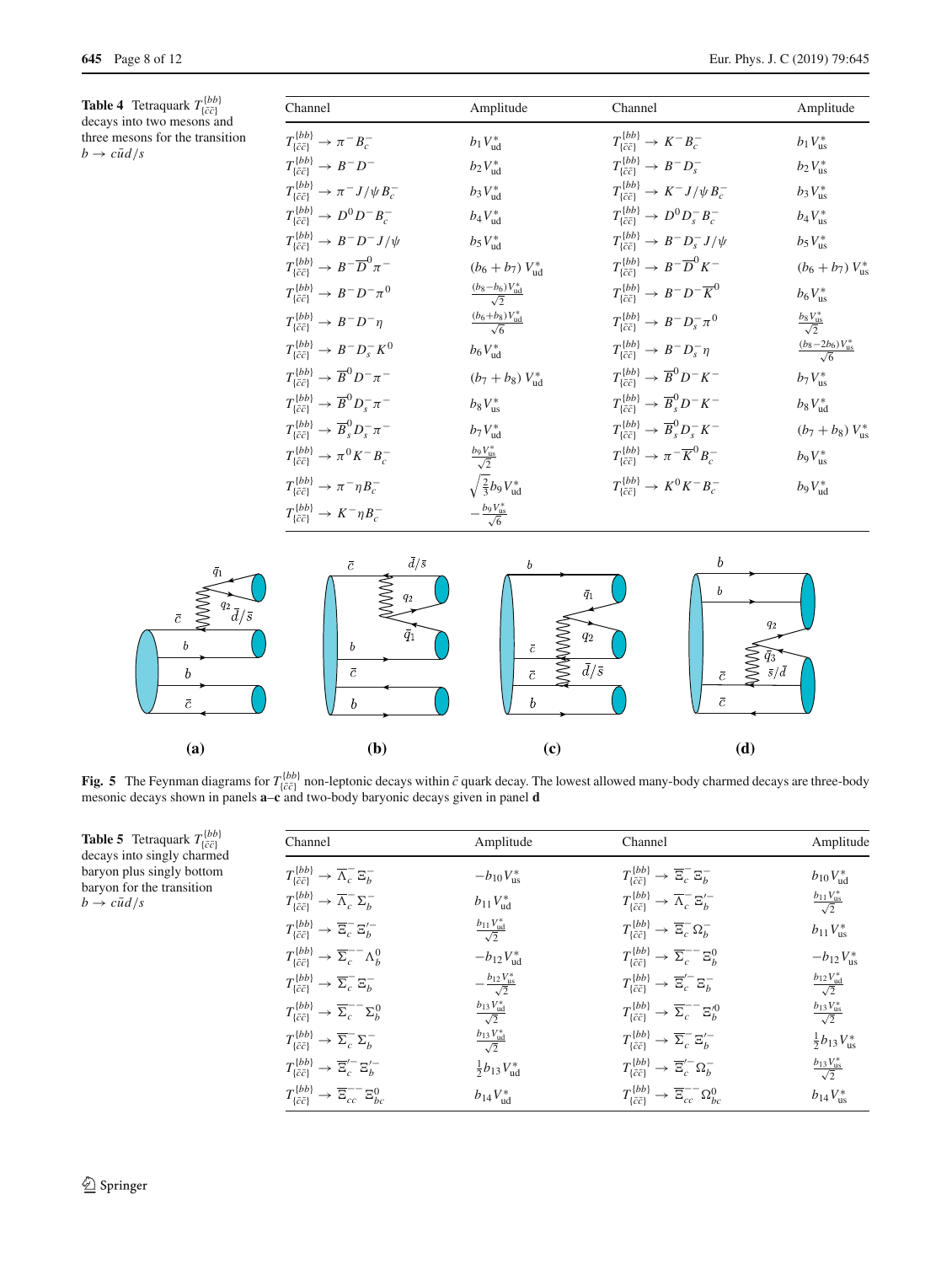<span id="page-8-1"></span><span id="page-8-0"></span>

| <b>Table 6</b> Tetraquark $T^{\{bb\}}_{\{\bar{c}\bar{c}\}}$                                                            | Channel                                                                                                                                                                                                             | Amplitude                                               | Channel                                                                                                                                                                            | Amplitude                                             |
|------------------------------------------------------------------------------------------------------------------------|---------------------------------------------------------------------------------------------------------------------------------------------------------------------------------------------------------------------|---------------------------------------------------------|------------------------------------------------------------------------------------------------------------------------------------------------------------------------------------|-------------------------------------------------------|
| decays into three mesons<br>induced by the charmless<br>$b \rightarrow d$ transition                                   | $T^{\{bb\}}_{\{\bar{c}\bar{c}\}} \rightarrow \overline{D}^0 \pi^- B^-_{c}$<br>$T_{\{\bar{c}\bar{c}\}}^{ \{bb\}} \rightarrow D^- \eta B_c^-$<br>$T^{\{bb\}}_{\{\bar{c}\bar{c}\}} \rightarrow \overline{D}^0 D^- B^-$ | $d_3 - d_4 + 3d_5$<br>$\frac{d_3+3(d_4+d_5)}{\sqrt{6}}$ | $T_{\{\bar{c}\bar{c}\}}^{ \{bb\}} \to D^- \pi^0 B_c^-$<br>$T_{\{c\bar{c}\}}^{\{bb\}} \to D_s^- K^0 B_c^-$<br>$T_{\{\bar{c}\bar{c}\}}^{ \{bb\}} \rightarrow D^- D^- \overline{B}^0$ | $\frac{-d_3+d_4+5d_5}{\sqrt{2}}$<br>$d_3 + d_4 - d_5$ |
|                                                                                                                        | $T_{\{\bar{c}\bar{c}\}}^{ \{bb\}} \rightarrow D^{-} D_{s}^{-} \overline{B}_{s}^{0}$                                                                                                                                 | $(d_1 + 6d_2)$<br>$(d_1 - 2d_2)$                        |                                                                                                                                                                                    | $2(d_1-2d_2)$                                         |
| <b>Table 7</b> Tetraquark $T^{\{bb\}}_{\{\bar{c}\bar{c}\}}$                                                            | Channel                                                                                                                                                                                                             | Amplitude                                               | Channel                                                                                                                                                                            | Amplitude                                             |
| decays into three mesons<br>induced by the charmless $b \rightarrow s$<br>transition                                   | $T_{\bar{c}\bar{c}1}^{\{bb\}} \rightarrow \overline{D}^0 K^- B^-_{c}$                                                                                                                                               | $d_3 - d_4 + 3d_5$                                      | $T_{\{\bar{c}\bar{c}\}}^{\{bb\}} \to D^{-} \overline{K}^{0} B_{c}^{-}$                                                                                                             | $d_3 + d_4 - d_5$                                     |
|                                                                                                                        | $T_{\bar{c}\bar{c}1}^{\{bb\}} \to D_s^- \pi^0 B_c^-$                                                                                                                                                                | $\sqrt{2} (d_4 + 2d_5)$                                 | $T_{\bar{c}\bar{c}1}^{\{bb\}} \rightarrow D_s^- \eta B_c^-$                                                                                                                        | $-\sqrt{\frac{2}{3}}(d_3-3d_5)$                       |
|                                                                                                                        | $T^{\{bb\}}_{\{\bar{c}\bar{c}\}} \rightarrow \overline{D}^0 D^-_s B^-$                                                                                                                                              | $(d_1 + 6d_2)$                                          | $T_{\bar{i}\bar{c}\bar{c}1}^{\{bb\}} \rightarrow D^{-} D_{s}^{-} \overline{B}^{0}$                                                                                                 | $(d_1 - 2d_2)$                                        |
|                                                                                                                        | $T_{\{\bar{c}\bar{c}\}}^{ \{bb\}} \rightarrow D_s^- D_s^- \overline{B}_s^0$                                                                                                                                         | $2(d_1-2d_2)$                                           |                                                                                                                                                                                    |                                                       |
| <b>Table 8</b> Tetraquark $T^{\{bb\}}_{\{\bar{c}\bar{c}\}}$<br>decays into doubly charmed<br>baryon plus singly bottom | Channel                                                                                                                                                                                                             | Amplitude                                               | Channel                                                                                                                                                                            | Amplitude                                             |
|                                                                                                                        | $T^{\{bb\}}_{\{\bar{c}\bar{c}\}} \rightarrow \overline{\Xi}_{cc}^{--} \Lambda_b^0$                                                                                                                                  | $2d_7 - d_6$                                            | $T^{\{bb\}}_{\{\bar{c}\bar{c}\}} \rightarrow \overline{\Omega}^{-}_{cc} \Xi^{-}_{b}$                                                                                               | $d_6 + 2d_7$                                          |
| baryon induced by the<br>charmless $b \rightarrow d$ transition                                                        | $T^{\{bb\}}_{\{\bar{c}\bar{c}\}} \rightarrow \overline{\Xi}_{cc}^{--} \Sigma_b^0$                                                                                                                                   | $\frac{d_8+6d_9}{\sqrt{2}}$                             | $T^{\{bb\}}_{\{\bar{c}\bar{c}\}} \rightarrow \overline{\Xi}_{cc}^{-} \Sigma_{b}^{-}$                                                                                               | $d_8-2d_9$                                            |

 $\frac{d_8-2d_9}{\sqrt{2}}$ 

<span id="page-8-2"></span>
$$
+ d_{5} T_{\{\bar{c}\bar{c}\}}^{\{bb\} } (H_{15})_{k}^{\{ij\}} M_{i}^{k} D_{j} \overline{B}_{c},
$$
  
\n
$$
\mathcal{H}_{eff} = d_{6} T_{\{\bar{c}\bar{c}\}}^{\{bb\} } (H_{3})^{i} (F_{cc})^{j} (\overline{F}_{b3})_{[ij]}
$$
  
\n
$$
+ d_{7} T_{\{\bar{c}\bar{c}\}}^{\{bb\} } (H_{\bar{6}})_{k}^{\{ij\}} (F_{cc})^{k} (\overline{F}_{b3})_{[ij]}
$$
  
\n
$$
+ d_{8} T_{\{\bar{c}\bar{c}\}}^{\{bb\} } (H_{3})^{i} (F_{cc})^{j} (\overline{F}_{b\bar{6}})_{\{ij\}}
$$
  
\n
$$
+ d_{9} T_{\{\bar{c}\bar{c}\}}^{\{bb\} } (H_{15})_{k}^{\{ij\}} (F_{cc})^{k} (\overline{F}_{b\bar{6}})_{\{ij\}}.
$$
  
\n(27)

 $T^{\{bb\}}_{\{\bar{c}\bar{c}\}} \rightarrow \overline{\Omega}_{cc}^{-} \Xi_{b}^{\prime -}$ 

In the three-body mesonic decays, the decay amplitudes are given in Table [6](#page-8-0) for the transition  $b \to d$  and Table [7](#page-8-1) for the transition  $b \rightarrow s$ . In the two-body baryonic decays, the corresponding amplitudes are listed in Table [8](#page-8-2) for the transition  $b \rightarrow d$  and Table [9](#page-8-3) for the transition  $b \rightarrow s$ . We obtain the relations of these decay widths given as

$$
\Gamma(T_{\{\bar{c}\bar{c}\}}^{\{bb\}} \to \overline{B}^0 D^- D^-) = 2\Gamma(T_{\{\bar{c}\bar{c}\}}^{\{bb\}} \n\to \overline{B}_s^0 D^- D_s^-), \Gamma(T_{\{\bar{c}\bar{c}\}}^{\{bb\}} \to \overline{B}^0 D^- D_s^-) \n= \frac{1}{2}\Gamma(T_{\{\bar{c}\bar{c}\}}^{\{bb\}} \to \overline{B}_s^0 D_s^- D_s^-),
$$

<span id="page-8-3"></span>**Table 9** Tetraquark  $T^{\{bb\}}_{\{\bar{c}\bar{c}\}}$  decays into doubly charmed baryon plus singly bottom baryon induced by the charmless  $b \rightarrow s$  transition

$$
\Gamma(T_{\{\bar{c}\bar{c}\}}^{ \{bb)} \to \overline{\Xi}_{cc}^{-} \Sigma_b^{-})
$$
\n
$$
= 2\Gamma(T_{\{\bar{c}\bar{c}\}}^{ \{bb)} \to \overline{\Omega}_{cc}^{-} \Xi_b^{-}), \Gamma(T_{\{\bar{c}\bar{c}\}}^{ \{bb)} \to \overline{\Xi}_{cc}^{-} \Xi_b^{-})
$$
\n
$$
= \frac{1}{2}\Gamma(T_{\{\bar{c}\bar{c}\}}^{ \{bb)} \to \overline{\Omega}_{cc}^{-} \Omega_b^{-}).
$$

# $4.2.5 \bar{c} \rightarrow \bar{q}_1 q_2 \bar{q}_3$  *transition*

The effective Hamiltonian at the hadron-level for  $T_{\{\bar{c}\bar{c}\}}^{[bb]}$  producing two or three body final states can be constructed as follows,

$$
\mathcal{H}_{eff} = f_1 T_{\{\bar{c}\bar{c}\}}^{(bb)} (H_{\bar{15}})^k_{\{ij\}} \overline{B}^i \overline{B}^j D_k, \n\mathcal{H}_{eff} = f_2 T_{\{\bar{c}\bar{c}\}}^{(bb)} (H_6)^k_{\{ij\}} M_k^i \overline{B}^j \overline{B}_c \n+ f_3 T_{\{\bar{c}\bar{c}\}}^{(bb)} (H_{\bar{15}})^k_{\{ij\}} M_k^i \overline{B}^j \overline{B}_c, \n\mathcal{H}_{eff} = f_4 T_{\{\bar{c}\bar{c}\}}^{(bb)} (H_6)^k_{\{ij\}} (F_{c3})^{[ij]} (\overline{F}_{bb})_k \n+ f_5 T_{\{\bar{c}\bar{c}\}}^{(bb)} (H_{\bar{15}})^k_{\{ij\}} (F_{c6})^{[ij]} (\overline{F}_{bb})_k.
$$
\n(28)

| Channel                                                                                   | Amplitude                   | Channel                                                                                 | Amplitude                   |
|-------------------------------------------------------------------------------------------|-----------------------------|-----------------------------------------------------------------------------------------|-----------------------------|
| $T_{\{\bar{c}\bar{c}\}}^{\{bb\}} \rightarrow \overline{\Xi}_{cc}^{--} \Xi_b^0$            | $2d_7 - d_6$                | $T^{\{bb\}}_{\{\bar{c}\bar{c}\}} \rightarrow \overline{\Xi}_{cc}^{-} \Xi_b^{-}$         | $-d_6 - 2d_7$               |
| $T^{\{bb\}}_{\{\bar{c}\bar{c}\}} \rightarrow \overline{\Xi}_{cc}^{--} \Xi_{b}^{\prime 0}$ | $\frac{d_8+6d_9}{\sqrt{2}}$ | $T^{\{bb\}}_{\{\bar{c}\bar{c}\}} \rightarrow \overline{\Xi}_{cc}^{-} \Xi_{b}^{\prime-}$ | $\frac{d_8-2d_9}{\sqrt{2}}$ |
| $T^{\{bb\}}_{\{\bar c \bar c\}} \to \overline{\Omega}^-_{cc} \Omega^-_b$                  | $d_8-2d_9$                  |                                                                                         |                             |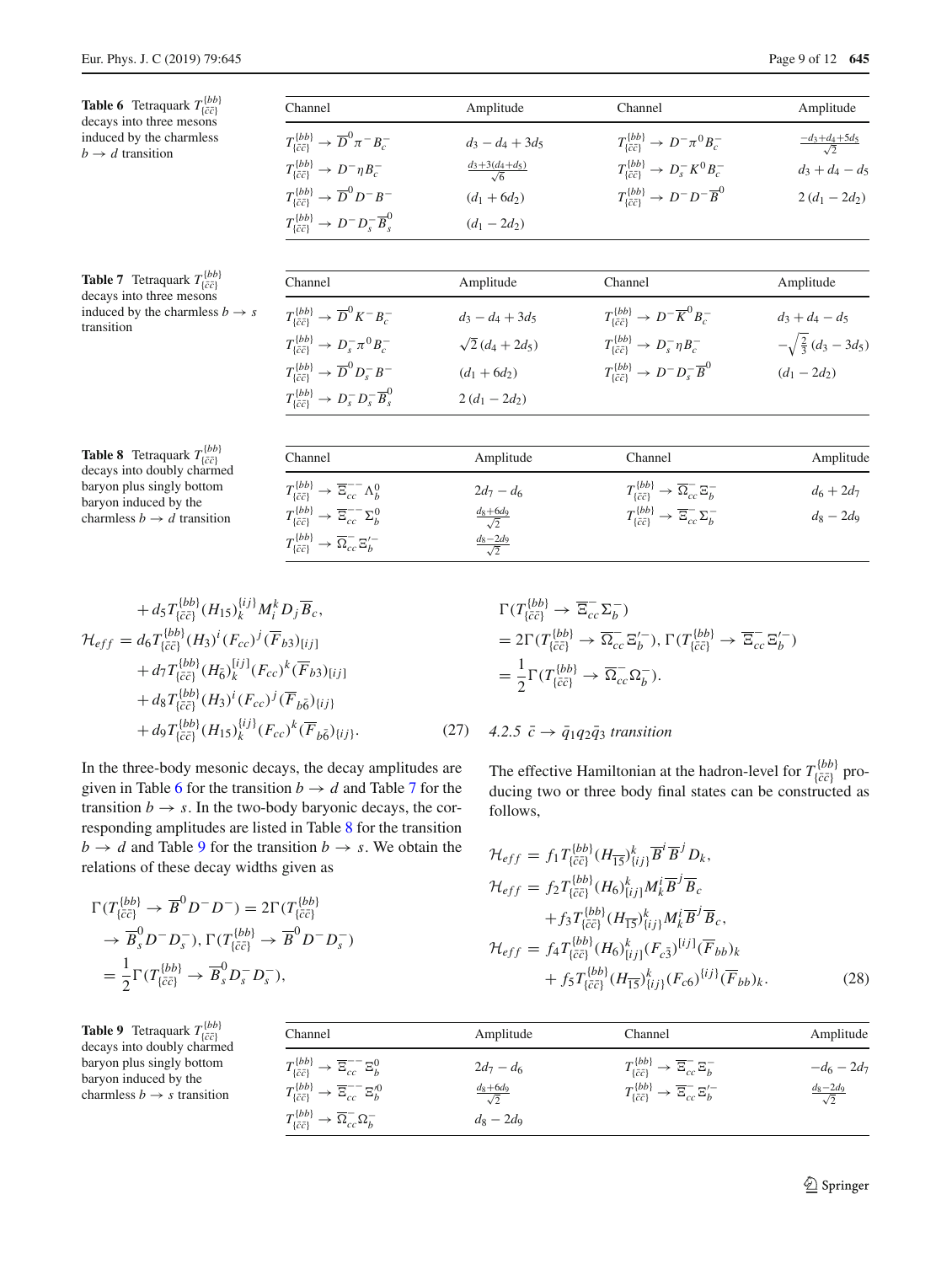<span id="page-9-1"></span>**Table 10** Tetraquark  $T^{\{bb\}}_{\{\bar{c}\bar{c}\}}$ decays into three mesons for the transition  $\bar{c} \rightarrow \bar{q}_1 q_2 \bar{q}_3$ . In particular, the amplitudes are shown as Cabibbo allowed, singly Cabibbo suppressed, doubly suppressed respectively

| Channel                                                                      | Amplitude                      | Channel                                                                   | Amplitude                         |
|------------------------------------------------------------------------------|--------------------------------|---------------------------------------------------------------------------|-----------------------------------|
| $T_{\overline{\{c\bar{c}\}}}^{ \{bb\}} \rightarrow B^- \overline{B}^0_s D^-$ | $2f_1$                         | $T^{\{bb\}}_{\{\bar{c}\bar{c}\}} \to B^- K^0 B^-_c$                       | $f_2 + f_3$                       |
| $T_{\{\bar{c}\bar{c}\}}^{ \{bb\}} \rightarrow \overline{B}_s^0 \pi^- B_c^-$  | $f_3 - f_2$                    |                                                                           |                                   |
| $T_{\{\bar{c}\bar{c}\}}^{ \{bb\}} \rightarrow B^- \overline{B}^0 D^-$        | $-2f_1sC$                      | $T_{\{\bar{c}\bar{c}\}}^{ \{bb\}} \rightarrow B^- \overline{B}_s^0 D_s^-$ | $2 f_1$ sC                        |
| $T_{\bar{c}\bar{c}1}^{\{bb\}} \to B^- \pi^0 B_c^-$                           | $\frac{(f_2+f_3)8C}{\sqrt{2}}$ | $T_{\{\bar{c}\bar{c}\}}^{ \{bb\}} \rightarrow B^- \eta B_c^-$             | $-\sqrt{\frac{3}{2}(f_2+f_3)}$ sC |
| $T^{\{bb\}}_{\{\bar c \bar c\}} \to \overline{B}^0 \pi^- B^-_c$              | $(f_2 - f_3)$ sC               | $T_{\{\bar{c}\bar{c}\}}^{ \{bb\}} \rightarrow \overline{B}_s^0 K^- B_c^-$ | $(f_3 - f_2)$ sC                  |
| $T_{\{\bar{c}\bar{c}\}}^{ \{bb\}} \rightarrow B^- \overline{B}^0 D_s^-$      | $2f_1sC^2$                     | $T_{\{\bar{c}\bar{c}\}}^{ \{bb\}} \rightarrow B^- \overline{K}^0 B^-_{c}$ | $(f_2 + f_3)$ sC <sup>2</sup>     |
| $T_{\{\bar{c}\bar{c}\}}^{ \{bb\}} \rightarrow \overline{B}^0 K^- B^-_c$      | $(f_2 - f_3) (-sC^2)$          |                                                                           |                                   |

<span id="page-9-2"></span>**Table 11** Tetraquark  $T_{\{\bar{c}\bar{c}\}}^{ \{bb\} }$  decays into singly charmed baryon and doubly bottom baryon for the transition  $\bar{c} \rightarrow \bar{q}_1 q_2 \bar{q}_3$ . In particular, the amplitudes are shown as Cabibbo allowed, singly Cabibbo suppressed, doubly suppressed respectively

| Channel                                                                             | Amplitude        | Channel                                                                               | Amplitude         |
|-------------------------------------------------------------------------------------|------------------|---------------------------------------------------------------------------------------|-------------------|
| $T^{\{bb\}}_{\{\bar{c}\bar{c}\}} \rightarrow \overline{\Xi}_c^- \Xi_{bb}^-$         | $-2f_4$          | $T^{\{bb\}}_{\{\bar{c}\bar{c}\}} \rightarrow \overline{\Xi}'_{c}^{-} \Xi_{bb}^{-}$    | $\sqrt{2}f_5$     |
| $T^{\{bb\}}_{\{\bar c\bar c\}} \to \overline{\Lambda}_c^- \Xi_{bb}^-$               | $2f_4sC$         | $T^{\{bb\}}_{\{\bar{c}\bar{c}\}} \rightarrow \overline{\Xi}_c^- \Omega_{bb}^-$        | $-2f_4sC$         |
| $T^{\{bb\}}_{\{\bar{c}\bar{c}\}} \rightarrow \overline{\Sigma}_c^- \Xi_{bb}^-$      | $-\sqrt{2}f_5sC$ | $T^{\{bb\}}_{\{\bar{c}\bar{c}\}} \rightarrow \overline{\Xi}'^{-}_{c} \Omega^{-}_{bb}$ | $\sqrt{2}f_5sC$   |
| $T_{\{\bar{c}\bar{c}\}}^{ \{bb\}} \rightarrow \overline{\Lambda}_c^- \Omega_{bb}^-$ | $-2f_4sC^2$      | $T^{\{bb\}}_{\{\bar c \bar c\}} \rightarrow \overline{\Sigma}_c^- \Omega_{bb}^-$      | $\sqrt{2}f_5sC^2$ |

Here, it should be noticed that the above effective Hamiltonian can not lead to the two-body mesonic decays of  $T^{\{bb\}}_{\{\bar{c}\bar{c}\}}$ . Further more, the corresponding Feynman diagrams are given in Fig. [5.](#page-7-2) Expanding the Hamiltonian above and we can obtain the decay amplitudes shown in Tables [10](#page-9-1) and [11.](#page-9-2) The relations between different decay widths are given as

$$
\Gamma(T_{\{\bar{c}\bar{c}\}}^{\{bb\} }\to D^-B^-\overline{B}^0) = \Gamma(T_{\{\bar{c}\bar{c}\}}^{\{bb\} }\to D_s^-B^-\overline{B}^0_s), \Gamma(T_{\{\bar{c}\bar{c}\}}^{\{bb\} }\to B^- \pi^0 B_c^-) = \frac{1}{3} \Gamma(T_{\{\bar{c}\bar{c}\}}^{\{bb\} }\to B^- \eta B_c^-),
$$
\n
$$
\Gamma(T_{\{\bar{c}\bar{c}\}}^{\{bb\} }\to \overline{B}^0 \pi^- B_c^-) = \Gamma(T_{\{\bar{c}\bar{c}\}}^{\{bb\} }\to \overline{B}^0 K^- B_c^-),
$$
\n
$$
\Gamma(T_{\{\bar{c}\bar{c}\}}^{\{bb\} }\to \overline{B}^0 \pi^- B_c^-) = \Gamma(T_{\{\bar{c}\bar{c}\}}^{\{bb\} }\to \overline{B}^0 K^- B_c^-),
$$
\n
$$
\Gamma(T_{\{\bar{c}\bar{c}\}}^{\{bb\} }\to \overline{\Lambda}_c^- \Xi_{bb}^-) = \Gamma(T_{\{\bar{c}\bar{c}\}}^{\{bb\} }\to \overline{\Xi}_c^- \Omega_{bb}^-), \Gamma(T_{\{\bar{c}\bar{c}\}}^{\{bb\} }\to \overline{\Sigma}_c^- \Xi_{bb}^-) = \Gamma(T_{\{\bar{c}\bar{c}\}}^{\{bb\} }\to \overline{\Xi}_c^{\{-}} \Omega_{bb}^-).
$$

#### <span id="page-9-0"></span>**5 Golden decay channels**

In this section, we will discuss the golden channels to reconstruct the  $T_{\{\bar{c}\bar{c}\}}^{[bb]}$ . Our previous classifications are mainly based on the CKM elements. In principle, the amplitudes of b-quark decay transitions such as  $b \to c\ell^-\bar{\nu}_\ell$ ,  $b \to c\bar{c}s$  and  $b \to c\bar{u}d$ will receive the largest contribution as  $V_{cb} \sim 10^{-2}$ . For the *c*-quark decay, the  $\bar{c} \to \bar{s}d\bar{u}$  and  $\bar{c} \to \bar{s}\ell^{-}v_{\ell}$  transition has the largest decay widths as  $V_{cs}^* \sim 1$ . In our analysis, the final meson can be replaced by its corresponding counterpart

with the same quark constituent but with the different  $J^{PC}$ quantum numbers. For instance, one can replace a  $\overline{K}^0$  by  $\overline{K}^{*0}$ .

Following the criteria [\[65](#page-11-14)], we can obtain the golden decay channels in Table [12.](#page-10-6)

- Branching fractions: For  $\bar{c}$ -quark decays, one should choose the corresponding channels with the transition of  $\bar{c} \rightarrow \bar{s}d\bar{u}$  or  $\bar{c} \rightarrow \bar{s}\ell^{-}v_{\ell}$ , while for *b*-quark decays, the process with the quark level transition *b*  $\rightarrow c\ell^{-} \bar{\nu}_{\ell}$  or  $b \rightarrow c\bar{c}s$  or  $b \rightarrow c\bar{u}d$  should be chosen.
- Detection efficiency: At hadron colliders like LHC, charged particles have higher rates to be detected than neutral states. So we will remove the channels with the final states  $\pi^0$ ,  $\eta$ ,  $\phi$ ,  $n$ ,  $\rho^{\pm}$  ( $\rightarrow \pi^{\pm} \pi^0$ ),  $K^{*\pm}$  ( $\rightarrow$  $K^{\pm}\pi^{0}$ ) and  $\omega$ , but keep the modes with  $\pi^{\pm}$ ,  $K^{0}(\rightarrow$  $\pi^+\pi^-$ ),  $\rho^0$ ( $\rightarrow \pi^+\pi^-$ ).

#### **6 Conclusions**

Although many charmonium-like and bottomonium-like states have been found on experimental side, our current knowledge on hadron exotics is still far from mature. The understanding on the hadron spectroscopy can be deepen by the study of exotic states of new categories. In this direction, the fully-heavy tetraquark  $T_{\{\bar{c}\bar{c}\}}^{[bb]}$  are of great interest. In this paper, we have discussed the lifetime and the weak decays. From our calculation, the lifetime of  $T^{\{bbb\}}_{\{\bar{c}\bar{c}\}}$  is found about 0.1–0.3 ps. We have systematically discussed the possible weak decay modes, such as two- or three-body mesonic decays and two-body baryonic decays. Finally, we have collected the golden channels of  $T_{\{\bar{c}\bar{c}\}}^{[bb]}$  with the largest branching fraction and experimental detector efficiency. Certainly, the framework and analysis can be applicable to the states with the same quark structure  $bb\bar{c}\bar{c}$ . Our results for the lifetime and golden channels are helpful to search for the fully-heavy tetraquark in future experiments.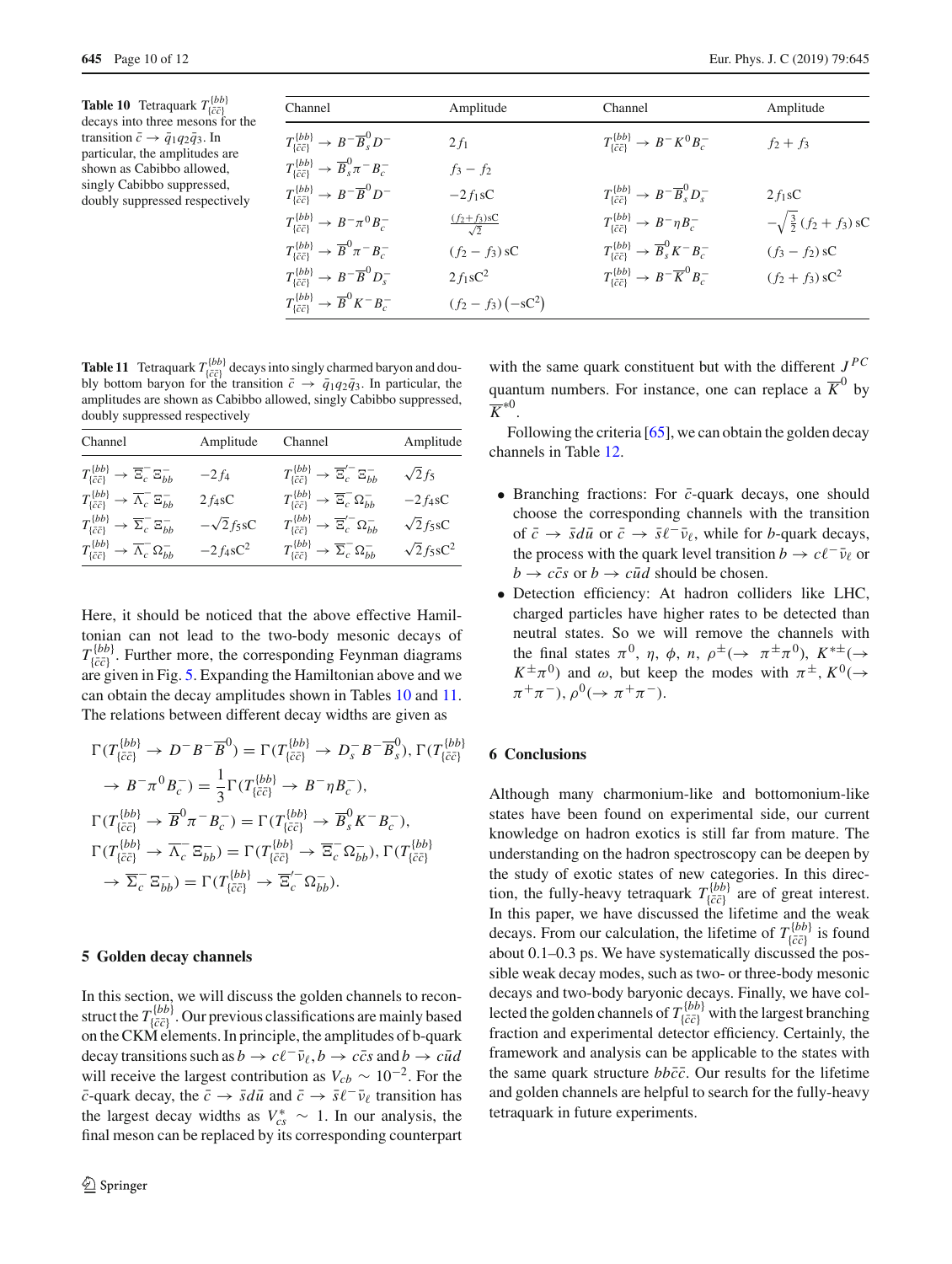<span id="page-10-6"></span>**Table 12** Cabibbo allowed  $T^{\{bb\}}_{\{\bar{c}\bar{c}\}}$  *c*-quark and b-quark<br>decays respectively *T* {*bb*}

| $T_{\{\bar{c}\bar{c}\}}^{ \{bb\}} \rightarrow \overline{B}_s^0 B_c^- l^- \bar{\nu}$        | $T_{\{\bar{c}\bar{c}\}}^{ \{bb\}} \rightarrow B^- \overline{B}^0_s D^-$             | $T_{\{\bar{c}\bar{c}\}}^{ \{bb\}} \to B^- K^0 B_c^-$                                      | $T_{\{\bar{c}\bar{c}\}}^{ \{bb\}} \rightarrow \overline{B}_s^0 \pi^- B_c^-$             |
|--------------------------------------------------------------------------------------------|-------------------------------------------------------------------------------------|-------------------------------------------------------------------------------------------|-----------------------------------------------------------------------------------------|
| $T^{\{bb\}}_{\{\bar c\bar c\}} \to \overline{\Xi}_c^- \Xi_{bb}^-$                          | $T^{\{bb\}}_{\{\bar{c}\bar{c}\}} \rightarrow \overline{\Xi}_c^{\prime-} \Xi_{bb}^-$ |                                                                                           |                                                                                         |
| $T^{\{bb\}}_{\{\bar c\bar c\}}$ $\rightarrow B_c l^-\bar\nu$                               | $T^{\{bb\}}_{\{\bar c\bar c\}}$ $\rightarrow \pi^- B^-_c$                           | $T^{\{bb\}}_{\{\bar{c}\bar{c}\}} \rightarrow B^- D^-$                                     | $T_{\{\bar{c}\bar{c}\}}^{\{bb\}} \to D_s^- B_c^-$                                       |
| $T^{\{bb\}}_{\{\bar c\bar c\}} \to B_c J/\psi l^-\bar\nu$                                  | $T^{\{bb\}}_{\{\bar c\bar c\}} \to \overline{D}^0 B^- l^- \bar{\nu}$                | $T_{\{\bar{c}\bar{c}\}}^{ \{bb\}} \rightarrow D^- \overline{B}^0 l^- \overline{\nu}$      | $T^{\{bb\}}_{\{\bar c\bar c\}} \to D^-_s \overline B^0_s l^-\bar\nu$                    |
| $T_{\{\bar{c}\bar{c}\}}^{\{bb\}} \rightarrow D_s^- B_c^- J/\psi$                           | $T^{\{bb\}}_{\{\bar{c}\bar{c}\}} \rightarrow \overline{D}^0 D_s^- B^-$              | $T^{\{bb\}}_{\{\bar c\bar c\}} \to D^- D^-_s \overline B^0$                               | $T_{\{\bar{c}\bar{c}\}}^{ \{bb\}} \rightarrow D_s^- D_s^- \overline{B}_s^0$             |
| $T^{\{bb\}}_{\{\bar c\bar c\}} \to \overline{D}^0 B^-_c K^-$                               | $T_{\{\bar{c}\bar{c}\}}^{ \{bb\}} \rightarrow D^- B^-_c \overline{K}^0$             | $T^{\{bb\}}_{\{\bar c \bar c\}} \rightarrow \pi^- J/\psi B^-_c$                           | $T_{\{\bar{c}\bar{c}\}}^{ \{bb\} } \to D^0 D^- B^-_c$                                   |
| $T_{\{\bar{c}\bar{c}\}}^{ \{bb\}} \rightarrow B^- D^- J/\psi$                              | $T_{\{\bar{c}\bar{c}\}}^{ \{bb\}} \rightarrow B^- \overline{D}^0 \pi^-$             | $T_{\{\bar c \bar c\}}^{ \{bb\}} \rightarrow B^- D^-_s K^0$                               | $T_{\{\bar{c}\bar{c}\}}^{ \{bb\}} \rightarrow \overline{B}^0 D^- \pi^-$                 |
| $T_{\{\bar c \bar c\}}^{ \{bb\} } \to \overline B^0_s D^- K^-$                             | $T^{\{bb\}}_{\{\bar c \bar c\}} \to \overline{B}^0_s D^-_s \pi^-$                   | $T_{\{\bar{c}\bar{c}\}}^{ \{bb\}} \to K^0 K^- B^-_c$                                      | $T^{\{bb\}}_{\{\bar c \bar c\}} \to \overline{D}^0 D^-_s B^-_c$                         |
| $T^{\{bb\}}_{\{\bar{c}\bar{c}\}} \rightarrow \overline{\Xi}_{cc}^{--} \Xi_b^0$             | $T^{\{bb\}}_{\{\bar c\bar c\}} \to \overline{\Xi}_{cc}^{-} \Xi_b^{-}$               | $T^{\{bb\}}_{\{\bar{c}\bar{c}\}} \rightarrow \overline{\Xi}_{cc}^{--} \Xi_{b}^{\prime 0}$ | $T^{\{bb\}}_{\{\bar c\bar c\}} \rightarrow \overline{\Xi}_{cc}^{-} {\Xi}_{b}^{\prime-}$ |
| $T^{\{bb\}}_{\{\bar c \bar c\}} \to \overline{\Omega}_{cc}^{-} \Omega_{b}^{-}$             | $T^{\{bb\}}_{\{\bar c \bar c\}} \to \Omega_{bc}^0 \overline{\Omega}_{ccc}^{--}$     | $T^{\{bb\}}_{\{\bar c\bar c\}} \rightarrow \overline{\Xi}_c^- \Xi_b^-$                    | $T^{\{bb\}}_{\{\bar c\bar c\}} \to \overline{\Lambda}_c^- \Sigma_b^-$                   |
| $T^{\{bb\}}_{\{\bar c\bar c\}} \to \overline{\Sigma}^{--}_c \Lambda^0_b$                   | $T^{\{bb\}}_{\{\bar c \bar c\}} \to \overline{\Xi}_c^- \Xi_b^{\prime -}$            | $T^{\{bb\}}_{\{\bar c \bar c\}} \to \overline{\Xi}'^-_c \Xi^-_b$                          | $T^{\{bb\}}_{\{\bar{c}\bar{c}\}} \rightarrow \overline{\Sigma}_c^{--} \Sigma_b^0$       |
| $T^{\{bb\}}_{\{\bar c\bar c\}} \to \overline{\Sigma}^-_c \Sigma^-_b$                       | $T^{\{bb\}}_{\{\bar c \bar c\}} \rightarrow \overline{\Xi}'^{-}_{c} \Xi'_{b}^{-}$   | $T_{\{\bar{c}\bar{c}\}}^{\{bb\}} \rightarrow \overline{\Xi}_{cc}^{--} \Xi_{bc}^{0}$       | $T^{\{bb\}}_{\{\bar c \bar c\}} \rightarrow \Xi_b^0 \overline{\Omega}_{ccc}^{--}$       |
| $T^{\{bb\}}_{\{\bar c \bar c\}} \rightarrow \Xi^{\prime 0}_b \overline{\Omega}^{--}_{ccc}$ |                                                                                     |                                                                                           |                                                                                         |
|                                                                                            |                                                                                     |                                                                                           |                                                                                         |

**Acknowledgements** This work is supported in part by National Natural Science Foundation of China under Grant Nos. 11575110, 11655002, 11675091, 11735010, and 11835015, by Natural Science Foundation of Shanghai under Grant No. 15DZ2272100, by Key Laboratory for Particle Physics, Astrophysics and Cosmology, Ministry of Education.

**Data Availability Statement** This manuscript has no associated data or the data will not be deposited. [Authors' comment: This is a theoretical study and no experimental data has been listed.]

**Open Access** This article is distributed under the terms of the Creative Commons Attribution 4.0 International License [\(http://creativecomm](http://creativecommons.org/licenses/by/4.0/) [ons.org/licenses/by/4.0/\)](http://creativecommons.org/licenses/by/4.0/), which permits unrestricted use, distribution, and reproduction in any medium, provided you give appropriate credit to the original author(s) and the source, provide a link to the Creative Commons license, and indicate if changes were made. Funded by SCOAP3.

#### **References**

- <span id="page-10-0"></span>1. S.K. Choi et al. [Belle Collaboration], Phys. Rev. Lett. **91**, 262001 (2003). [https://doi.org/10.1103/PhysRevLett.91.262001.](https://doi.org/10.1103/PhysRevLett.91.262001) [arXiv:hep-ex/0309032](http://arxiv.org/abs/hep-ex/0309032)
- <span id="page-10-3"></span>2. A. Bondar et al. [Belle Collaboration], Phys. Rev. Lett. **108**, 122001 (2012). [https://doi.org/10.1103/PhysRevLett.108.122001.](https://doi.org/10.1103/PhysRevLett.108.122001) [arXiv:1110.2251](http://arxiv.org/abs/1110.2251) [hep-ex]
- 3. M. Ablikim et al. [BESIII Collaboration], Phys. Rev. Lett. **110**, 252001 (2013). [https://doi.org/10.1103/PhysRevLett.110.252001.](https://doi.org/10.1103/PhysRevLett.110.252001) [arXiv:1303.5949](http://arxiv.org/abs/1303.5949) [hep-ex]
- <span id="page-10-4"></span>4. M. Ablikim et al. [BESIII Collaboration], Phys. Rev. Lett. **112**(13), 132001 (2014). [https://doi.org/10.1103/PhysRevLett.112.132001.](https://doi.org/10.1103/PhysRevLett.112.132001) [arXiv:1308.2760](http://arxiv.org/abs/1308.2760) [hep-ex]
- 5. S.K. Choi et al. [Belle Collaboration], Phys. Rev. Lett. **100**, 142001 (2008). [https://doi.org/10.1103/PhysRevLett.100.142001.](https://doi.org/10.1103/PhysRevLett.100.142001) [arXiv:0708.1790](http://arxiv.org/abs/0708.1790) [hep-ex]
- <span id="page-10-1"></span>6. R. Aaij et al. [LHCb Collaboration], Phys. Rev. Lett. **115**, 072001 (2015). [https://doi.org/10.1103/PhysRevLett.115.072001.](https://doi.org/10.1103/PhysRevLett.115.072001) [arXiv:1507.03414](http://arxiv.org/abs/1507.03414) [hep-ex]
- <span id="page-10-2"></span>7. M. Tanabashi et al., Particle data group. Phys. Rev. D **98**(3), 030001 (2018). <https://doi.org/10.1103/PhysRevD.98.030001>
- <span id="page-10-5"></span>8. F.K. Guo, C. Hidalgo-Duque, J. Nieves, M.P. Valderrama, Phys. Rev. D **88**, 054007 (2013). [https://doi.org/10.1103/PhysRevD.88.](https://doi.org/10.1103/PhysRevD.88.054007) [054007.](https://doi.org/10.1103/PhysRevD.88.054007) [arXiv:1303.6608](http://arxiv.org/abs/1303.6608) [hep-ph]
- 9. M. Cleven, Q. Wang, F.K. Guo, C. Hanhart, U.G. Meissner, Q. Zhao, Phys. Rev. D **87**(7), 074006 (2013). [https://doi.org/10.1103/](https://doi.org/10.1103/PhysRevD.87.074006) [PhysRevD.87.074006.](https://doi.org/10.1103/PhysRevD.87.074006) [arXiv:1301.6461](http://arxiv.org/abs/1301.6461) [hep-ph]
- 10. F.K. Guo, U.G. Meißner, W. Wang, Commun. Theor. Phys. **61**, 354 (2014). [https://doi.org/10.1088/0253-6102/61/3/14.](https://doi.org/10.1088/0253-6102/61/3/14) [arXiv:1308.0193](http://arxiv.org/abs/1308.0193) [hep-ph]
- 11. X.H. Liu, G. Li, Eur. Phys. J. C **76**(8), 455 (2016). [https://doi.org/](https://doi.org/10.1140/epjc/s10052-016-4308-1) [10.1140/epjc/s10052-016-4308-1.](https://doi.org/10.1140/epjc/s10052-016-4308-1) [arXiv:1603.00708](http://arxiv.org/abs/1603.00708) [hep-ph]
- 12. G. Li, X.H. Liu, Z. Zhou, Phys. Rev. D **90**(5), 054006 (2014). [https://doi.org/10.1103/PhysRevD.90.054006.](https://doi.org/10.1103/PhysRevD.90.054006) [arXiv:1409.0754](http://arxiv.org/abs/1409.0754) [hep-ph]
- 13. G. Li, Eur. Phys. J. C **73**(11), 2621 (2013). [https://doi.org/10.1140/](https://doi.org/10.1140/epjc/s10052-013-2621-5) [epjc/s10052-013-2621-5.](https://doi.org/10.1140/epjc/s10052-013-2621-5) [arXiv:1304.4458](http://arxiv.org/abs/1304.4458) [hep-ph]
- 14. F.K. Guo, U.G. Meißner, W. Wang, Z. Yang, Eur. Phys. J. C **74**(9), 3063 (2014). [https://doi.org/10.1140/epjc/s10052-014-3063-4.](https://doi.org/10.1140/epjc/s10052-014-3063-4) [arXiv:1402.6236](http://arxiv.org/abs/1402.6236) [hep-ph]
- 15. F.K. Guo, U.G. Meißner, W. Wang, Z. Yang, JHEP **1405**, 138 (2014). [https://doi.org/10.1007/JHEP05\(2014\)138.](https://doi.org/10.1007/JHEP05(2014)138) [arXiv:1403.4032](http://arxiv.org/abs/1403.4032) [hep-ph]
- 16. F.K. Guo, C. Hanhart, Q. Wang, Q. Zhao, Phys. Rev. D **91**(5), 051504 (2015). [https://doi.org/10.1103/PhysRevD.91.](https://doi.org/10.1103/PhysRevD.91.051504) [051504.](https://doi.org/10.1103/PhysRevD.91.051504) [arXiv:1411.5584](http://arxiv.org/abs/1411.5584) [hep-ph]
- 17. Y.H. Chen, M. Cleven, J.T. Daub, F.K. Guo, C. Hanhart, B. Kubis, U.G. Meißner, B.S. Zou, Phys. Rev. D **95**(3), 034022 (2017). [https://doi.org/10.1103/PhysRevD.95.034022.](https://doi.org/10.1103/PhysRevD.95.034022) [arXiv:1611.00913](http://arxiv.org/abs/1611.00913) [hep-ph]
- 18. Q. Wang, M. Cleven, F.K. Guo, C. Hanhart, U.G. Meißner, X.G. Wu, Q. Zhao, Phys. Rev. D **89**(3), 034001 (2014). [https://doi.org/](https://doi.org/10.1103/PhysRevD.89.034001) [10.1103/PhysRevD.89.034001.](https://doi.org/10.1103/PhysRevD.89.034001) [arXiv:1309.4303](http://arxiv.org/abs/1309.4303) [hep-ph]
- 19. G. Li, F.I. Shao, C.W. Zhao, O. Zhao, Phys. Rev. D **87**(3), 034020 (2013). [https://doi.org/10.1103/PhysRevD.87.034020.](https://doi.org/10.1103/PhysRevD.87.034020) [arXiv:1212.3784](http://arxiv.org/abs/1212.3784) [hep-ph]
- 20. G. Li, W. Wang, Phys. Lett. B **733**, 100 (2014). [https://doi.org/10.](https://doi.org/10.1016/j.physletb.2014.04.029) [1016/j.physletb.2014.04.029.](https://doi.org/10.1016/j.physletb.2014.04.029) [arXiv:1402.6463](http://arxiv.org/abs/1402.6463) [hep-ph]
- 21. M. Albaladejo, F.K. Guo, C. Hanhart, U.G. Meißner, J. Nieves, A. Nogga, Z. Yang, Chin. Phys. C **41**(12), 121001 (2017). [https://doi.](https://doi.org/10.1088/1674-1137/41/12/121001)